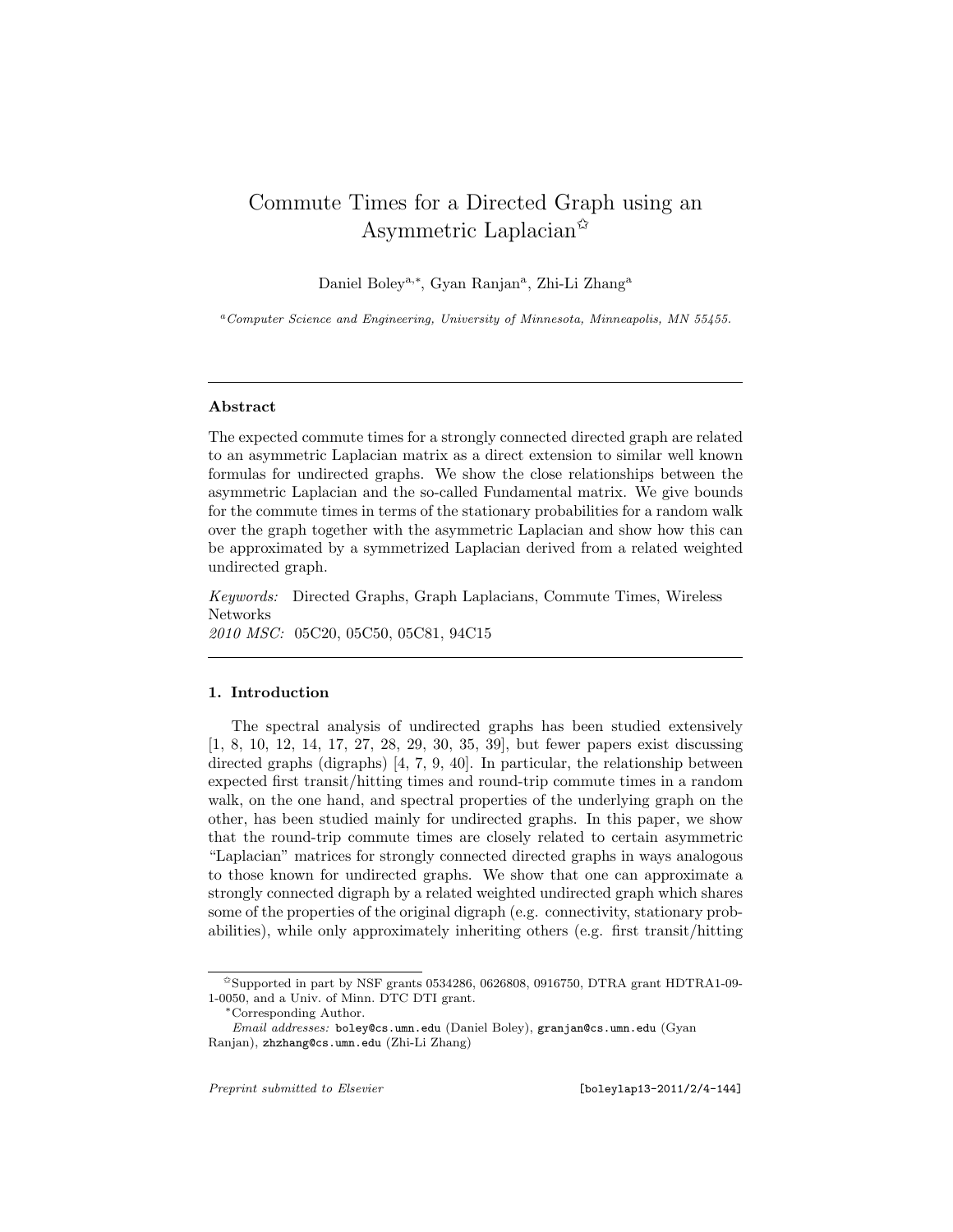times and node centrality). This has applications in domains with asymmetric connections, such as wireless packet switching networks with low-powered units where link asymmetry is a widely observed phenomenon.

A directed graph, or digraph,  $\mathcal{G} = (\mathcal{V}, \mathcal{E})$ , is a collection of vertices (or nodes)  $i \in \mathcal{V} = \{1, \ldots, n\}$  and directed edges  $(i \to j) \in \mathcal{E}$ . One can, optionally, assign weights to each directed edge, thereby making it a so-called weighted digraph, or else a common edge weight of 1 to obtain an unweighted digraph. Algebraically, the digraph G can be represented by its  $n \times n$  adjacency matrix  $A = [a_{ij}]$ , where  $a_{ij} \neq 0$  is the weight on edge  $(i \rightarrow j)$  and  $a_{ij} = 0$  if  $(i \rightarrow j) \notin \mathcal{E}$ . A directed graph  $G$  is called strongly connected or a strong digraph if there is a path  $i=\ell_0 \to \ell_1 \to \cdots \to \ell_{\kappa-1} \to \ell_{\kappa}=j$  for any pair of nodes  $i, j$ , where each link  $\ell_{\iota-1} \to \ell_{\iota}, \, \iota = 1, \ldots, \kappa$ , is an edge in the graph. In this paper, we focus entirely on strongly connected directed graphs.

A random walk over a graph can be modeled by a Markov chain with probability transition matrix  $P = D^{-1}A$ , where  $D = Diag(\mathbf{d}) = Diag(A \cdot \mathbf{1})$  is the diagonal matrix of vertex out-degrees and 1 denotes the vector of all ones. Here we assume every node has at least one out-going edge, which can include self-loops. The associated vector of stationary probabilities is denoted by  $\pi$  and satisfies  $\pi^T P = \pi^T$  and  $\pi^T \mathbf{1} = 1$ . We use the notation  $\Pi = \text{Diag}(\pi)$ for the diagonal matrix of stationary probabilities, which is non-singular if the graph is strongly connected.

If the graph is strongly connected, the associated Markov chain is irreducible, and all the entries of  $\pi$  are strictly positive by Perron-Frobenius theory [15, 20]. If the graph were undirected, the associated Markov chain would be reversible, and the vector of stationary probabilities would be a scalar multiple of the vector of vertex degrees:  $\pi = d/(d^T 1)$ , where the denominator would be called the volume of the graph. Unfortunately, this relationship does not necessarily hold for digraphs. These quantities have proven useful in the analysis of graphs and form the basis much of this paper. For more details on Markov chains and their close relationships with graphs, the reader is referred to [21, 22, 31].

In this work, we examine a scaled "Laplacian," not necessarily symmetric and denoted simply by L, which is defined for a strongly connected directed graph or a strong digraph. In what follows, the words graphs and digraphs will be used strictly to mean strong digraphs, unless otherwise stated. Even though most of the derivations mimic known derivations for undirected graphs, not everything carries over from the world of undirected graphs to that of their directed counterparts. For example, the concept of "volume" of a graph and the metaphor of resistances of an electrical network [5, 11, 23] do not play the obvious central role in the derivations for directed graphs as they do for undirected graphs.

Our focus is on the asymmetric Laplacian  $(L = \Pi(I - P))$  and its related matrices, which help illustrate parallels in the directed case to the well known properties defined for undirected graphs. In particular, we show the following for strongly connected directed graphs: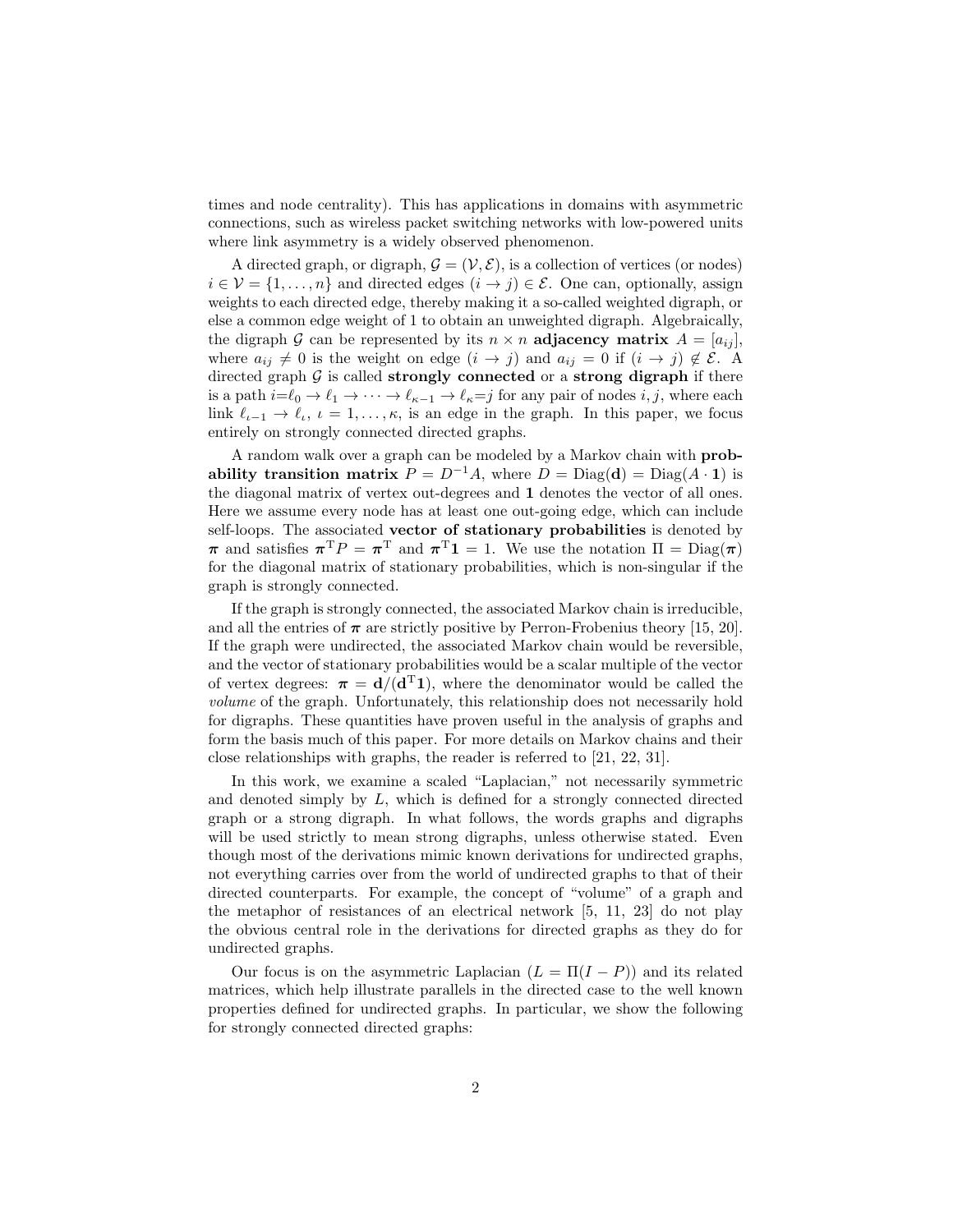- a. The average hitting times and round-trip commute times can be expressed in terms of the pseudo-inverse of this Laplacian.
- b. The commute time is a distance measure for the vertices of a strongly connected directed graph.
- c. There is a close relationship between the so-called Fundamental Matrix [19] and the pseudo-inverse of the asymmetric Laplacian  $(L)$ .
- d. The commute times for a directed graph can be bounded in terms of the stationary probabilities and the eigenvalues of a diagonally scaled symmetrized graph Laplacian.

The rest of this paper is organized as follows. Section 2 gives some elementary necessary lemmas regarding the pseudo-inverse of matrices under rank-one changes. Section 3 compares the different Laplacians for directed graphs. Section 4 ties the the pseudo-inverse of the Laplacian to the expected hitting and commute times for a strong directed graph through the Fundamental Matrix. Section 5 derives upper and lower bounds for the commute times in terms of the stationary probabilities together with the Fundamental Matrix and/or the diagonally scaled Laplacian. Section 6 shows how the Laplacian yields an indicator of node centrality based on average commute times for directed graphs in much the same way as for undirected graphs. Section 7 uses a simple example to show how treating a wireless network as a directed graph, which is more accurate, can yield a different result compared to the traditional analysis as an undirected graph.

#### 2. The Pseudo-Inverse Under Small Rank Changes

The development in this paper makes use of several lemmas regarding general square matrices with nullity equal to 1, and their pseudo-inverses under small rank modifications. Here **nullity** is the dimension of the right null space.

Some notation warrant a mention here. We denote matrices with upper case letters (non-bold, bold, or greek), vectors by lower case bold letters (latin or greek), and scalars by non-bold lower case letters (latin or greek). To put the following in context, the first two lemmas concern a general square irreducible matrix L such that nullity( $L$ ) = 1, and its Moore-Penrose pseudo-inverse  $M =$  $L^+$ . By a simple singular value decomposition, one can see that nullity( $L$ ) =  $1 \Leftrightarrow \text{nullity}(M) = 1$ . Recall that the *adjugate* of a matrix A, adj(A) is the transpose of the matrix of cofactors of A:  $[\text{adj}(A)]_{ij} = \det(A_{-i,-i}),$  where  $A_{-j,-i}$  denotes the  $(n-1) \times (n-1)$  matrix formed from A by deleting row j and column i.

**Lemma 1.** Let  $L =$  $(L_{11} \quad l_{12})$  $\begin{pmatrix} L_{11} & l_{12} \ l_{11}^{\mathrm{T}} & l_{nn} \end{pmatrix}$  be an  $n \times n$  irreducible matrix such that nullity( $L$ ) = 1. Let  $M = L^+$  be the pseudo-inverse of L partitioned similarly and assume  $(\mathbf{u}^T, 1)L = 0$ ,  $L(\mathbf{v}; 1) = 0$ , where  $\mathbf{u}, \mathbf{v}$  are  $(n-1)$ -vectors. Here, the operator  $\cdot$ ;' denotes vertical concatenation à la Matlab. Then the inverse of the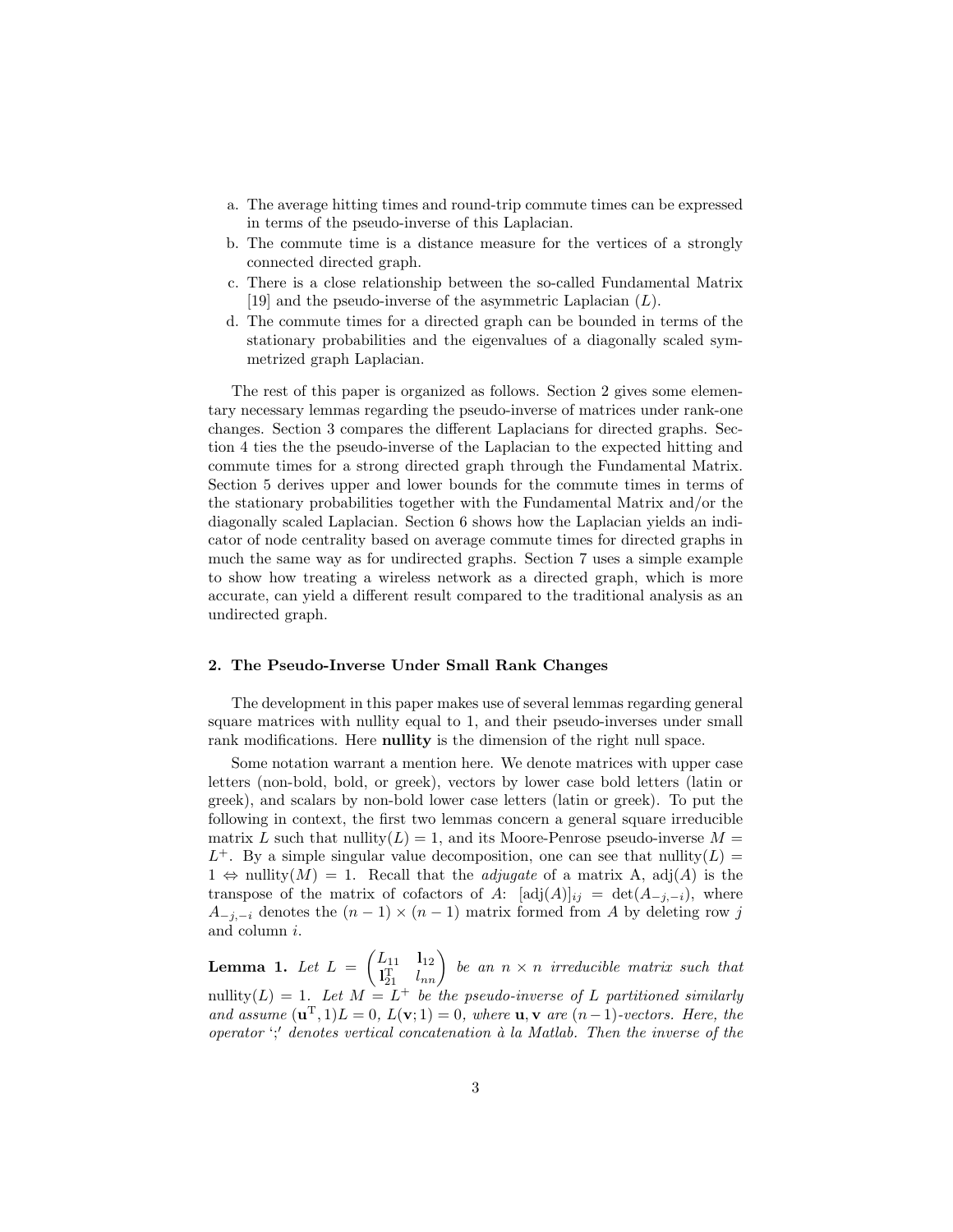$(n-1) \times (n-1)$  matrix  $L_{11}$  exists and is given by

$$
L_{11}^{-1} = X \stackrel{\text{def}}{=} (I_{n-1} + \mathbf{v}\mathbf{v}^{\mathrm{T}})M_{11}(I_{n-1} + \mathbf{u}\mathbf{u}^{\mathrm{T}})
$$
  

$$
= (I_{n-1}, -\mathbf{v})\begin{pmatrix} M_{11} & \mathbf{m}_{12} \\ \mathbf{m}_{21}^{\mathrm{T}} & m_{nn} \end{pmatrix} \begin{pmatrix} I_{n-1} \\ -\mathbf{u}^{\mathrm{T}} \end{pmatrix},
$$
 (1)

where  $I_{n-1}$  denotes the  $(n-1) \times (n-1)$  identity matrix.

*Proof.* Note that,  $L_{11}v + l_{12} = 0$  and  $u^T L_{11} + l_{21}^T = 0$ , and  $l_{nn} = -u^T l_{12} =$  $+\mathbf{u}^T L_{11} \mathbf{v}$ . Given  $M = L^+$ , the right annihilating vector for L is the left annihilating vector for M and viceversa, i.e.  $(\mathbf{v}^T, 1)M = 0$  and  $M(\mathbf{u}; 1) = 0$ .

Hence,  $M_{11} \mathbf{u} + \mathbf{m}_{12} = \mathbf{0}$  and  $\mathbf{v}^{\mathrm{T}} M_{11} + \mathbf{m}_{21}^{\mathrm{T}} = \mathbf{0}$ , and  $m_{nn} = -\mathbf{v}^{\mathrm{T}} \mathbf{m}_{12} =$  $+\mathbf{v}^{\mathrm{T}}M_{11}\mathbf{u}$ . Therefore, for the  $(n-1)\times(n-1)$  matrix X we have the following form;

$$
X \stackrel{\text{def}}{=} I_{n-1} + \mathbf{v}\mathbf{v}^{T})M_{11}(I_{n-1} + \mathbf{u}\mathbf{u}^{T})
$$
  
\n
$$
= M_{11} + M_{11}\mathbf{u}\mathbf{u}^{T} + \mathbf{v}\mathbf{v}^{T}M_{11} + (\mathbf{v}^{T}M_{11}\mathbf{u})\mathbf{v}\mathbf{u}^{T}
$$
  
\n
$$
= M_{11} - \mathbf{m}_{12}\mathbf{u}^{T} - \mathbf{v}\mathbf{m}_{21}^{T} + m_{nn}\mathbf{v}\mathbf{u}^{T}
$$
  
\n
$$
= (I_{n-1}, -\mathbf{v})M\begin{pmatrix} I_{n-1} \\ -\mathbf{u}^{T} \end{pmatrix}
$$
 (2)

We now show that  $L_{11}$  must have an inverse by contradiction. Suppose  $L_{11}\mathbf{x} = 0$ such that  $\mathbf{x} \neq 0$ . Then  $\mathbf{l}_{21}^{\mathrm{T}} \mathbf{x} = -\mathbf{u}^{\mathrm{T}} L_{11} \mathbf{x} = 0$  which means that  $L(\mathbf{x}, 0)^{\mathrm{T}} =$ 0. However, this would mean that we have a second right annihilating vector which is not a multiple of  $(v, 1)^T$ . This contradicts the initial assumption that nullity $(L) = 1$ .

Let X be as defined above in equation  $(2)$ . Multiplying on the left and right sides of  $X$  by  $L_{11}$  we get;

$$
L_{11}XL_{11} = L_{11}(I_{n-1}, -\mathbf{v})M\begin{pmatrix} I_{n-1} \\ -\mathbf{u}^{T} \end{pmatrix}L_{11} = (L_{11}, 1_{12})M\begin{pmatrix} L_{11} \\ I_{21}^{T} \end{pmatrix}
$$
  
=  $(I_{n-1}, \mathbf{0}) LML\begin{pmatrix} I_{n-1} \\ \mathbf{0}^{T} \end{pmatrix} = (I_{n-1}, \mathbf{0}) L\begin{pmatrix} I_{n-1} \\ \mathbf{0}^{T} \end{pmatrix} = L_{11}.$ 

Since  $L_{11}$  is invertible, we can multiply both sides of the equation above by  $L_{11}^{-1}$ on the right to obtain  $L_{11}X = I_{n-1}$ .

When a non-singular matrix remains non-singular after a rank-one change, its inverse is given by the well-known Sherman-Morrison formula [20, 18]. However, when either the starting matrix or the resulting matrix after a rank-one change is singular, the pseudo-inverse is our only resort. We need the following result for a rank-one change made to a singular matrix which makes it nonsingular.

**Lemma 2.** [26] Let A be a singular matrix, and assume  $C = A + uv^T$  is nonsingular. Let **x**, y be unit vectors (in the 2-norm) such that  $A\mathbf{x} = 0$ ,  $A^T\mathbf{y} = 0$ .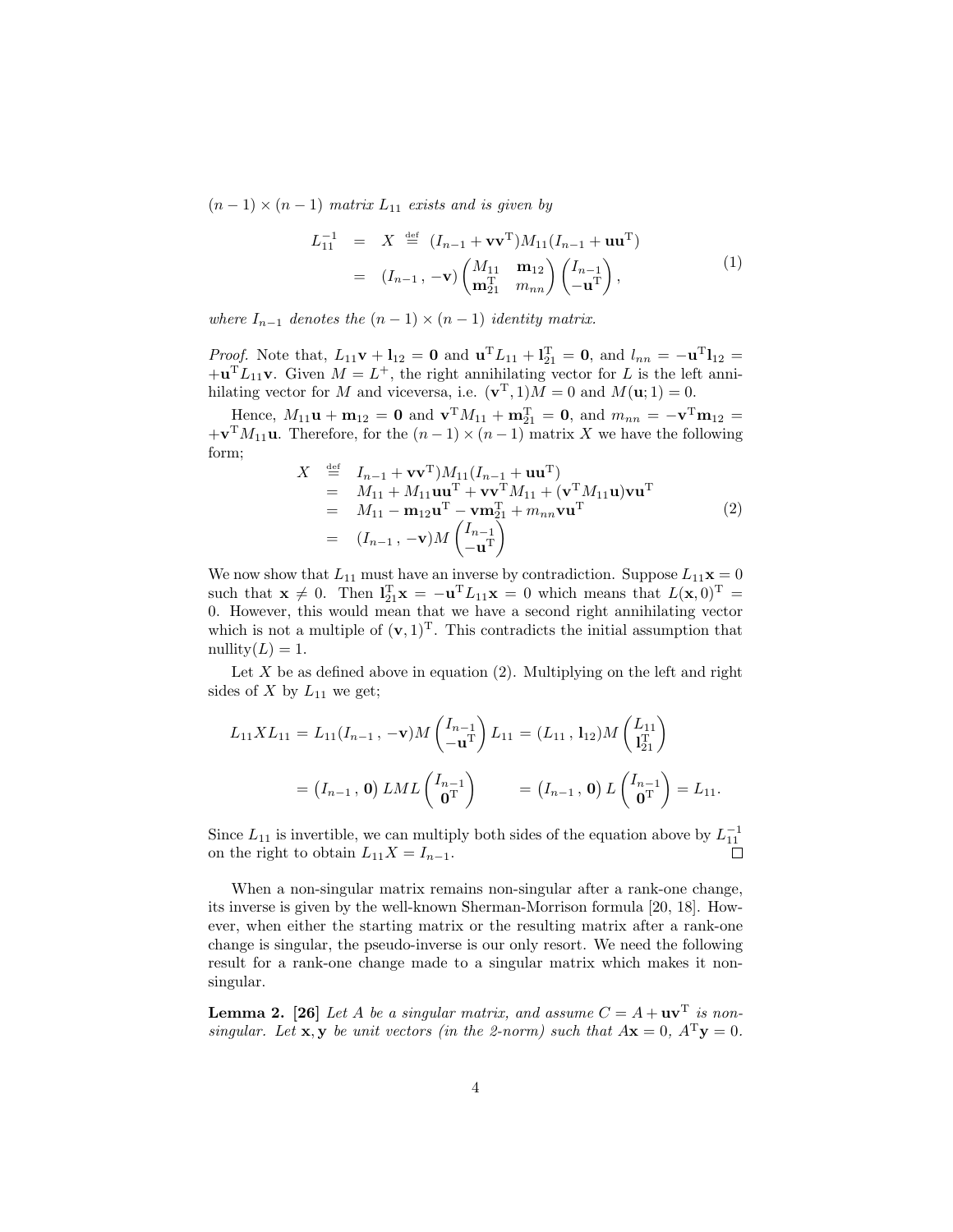Then,  $\mathbf{v}^{\mathrm{T}}\mathbf{x} \neq 0$ ,  $\mathbf{y}^{\mathrm{T}}\mathbf{u} \neq 0$ , and the inverse of C is

$$
C^{-1} = A^{+} - \frac{1}{\mathbf{v}^{\mathrm{T}} \mathbf{x}} \mathbf{v}^{\mathrm{T}} A^{+} - A^{+} \frac{1}{\mathbf{y}^{\mathrm{T}} \mathbf{u}} \mathbf{u} \mathbf{y}^{\mathrm{T}} + \frac{1 + \mathbf{v}^{\mathrm{T}} A^{+} \mathbf{u}}{\mathbf{v}^{\mathrm{T}} \mathbf{x} \cdot \mathbf{y}^{\mathrm{T}} \mathbf{u}} \mathbf{x} \mathbf{y}^{\mathrm{T}} \tag{3}
$$

*Proof.* Since C is non-singular,  $C\mathbf{x} = \mathbf{u}\mathbf{v}^T\mathbf{x} \neq 0$ , hence  $\mathbf{v}^T\mathbf{x} \neq 0$ . Suppose  $\mathbf{u}$ could be written as Az for some z, then  $C\mathbf{z} = A\mathbf{z} + \mathbf{u}\mathbf{v}^{\mathrm{T}}\mathbf{z} = \mathbf{u}(1 + \mathbf{v}^{\mathrm{T}}\mathbf{z}) =$  $C\mathbf{x} \frac{1+\mathbf{v}^T\mathbf{z}}{\mathbf{v}^T\mathbf{x}} \neq 0$ . Hence **z** must be a multiple of **x** and  $A\mathbf{z} = 0$ , a contradiction. So **u** cannot be written as  $A\mathbf{z}$  for any **z**. Likewise  $\mathbf{y}^T\mathbf{u} \neq 0$  and  $\mathbf{v}^T$  cannot be written as  $\mathbf{w}^T A$  for any  $\mathbf{w}^T$ . We thus have case (i) of [26]. Theorem 1 of [26] then yields the required result in equation (3).  $\Box$ 

We also need a lemma in the opposite direction, in which we apply a rank-one change to a non-singular matrix which makes it singular.

**Lemma 3.** Let C be an  $n \times n$  non-singular matrix and suppose  $A = C - uv^T$ is singular. Then the Moore-Penrose pseudo-inverse of A is given as:

$$
A^{+} = B \stackrel{\text{def}}{=} \left(I - \frac{\mathbf{x} \mathbf{x}^{\mathrm{T}}}{\mathbf{x}^{\mathrm{T}} \mathbf{x}}\right) C^{-1} \left(I - \frac{\mathbf{y} \mathbf{y}^{\mathrm{T}}}{\mathbf{y}^{\mathrm{T}} \mathbf{y}}\right),
$$

where  $\mathbf{x} = C^{-1}\mathbf{u}$ ,  $\mathbf{y}^{\mathrm{T}} = \mathbf{v}^{\mathrm{T}} C^{-1}$ .

This lemma is most easily proven using the following general result.

**Theorem 4. [13, Thm 3].** Let  $A, B$  be two matrices such that  $rank(A +$ B) = rank $(A)$  + rank $(B)$ . Let  $S = (P_{R(B^T)}P_{R(A^T)^{\perp}})^+$ ,  $T = (P_{R(A)^{\perp}}P_{R(B)})^+$ , where  $P_{R(A)}$  denotes the orthogonal projector onto the range (column space) of a matrix A, and  $P_{R(A)^{\perp}}$  denotes the orthogonal projector onto the orthogonal complement of the column space of  $A$  (same as the left nullspace of  $A$ ). Then  $(A + B)^{+} = (I - S)A^{+}(I - T) + SB^{+}T.$ 

Proof of Lemma 3. To prove this result, we establish some facts in sequence:

- 1. Let  $z \neq 0$  be such that  $Az = 0$ . Then  $Cz = uv^Tz$ . That means  $Cz$  must be a non-zero multiple of **u**. Choose the scaling such that  $C\mathbf{z} = \mathbf{u}$ . Then  $\mathbf{z} = C^{-1} \mathbf{u} = \mathbf{x}, A\mathbf{x} = 0$ , and  $\mathbf{v}^{\mathrm{T}} \mathbf{x} = 1$ . Likewise, we have  $\mathbf{y}^{\mathrm{T}} A = 0$  and  $y^{\mathrm{T}}u=1.$
- 2. We have the two orthogonal projectors in the notation of Theorem 4:  $\left(I - \frac{\mathbf{x} \mathbf{x}^{\mathrm{T}}}{\mathbf{x}^{\mathrm{T}} \mathbf{x}}\right)$  $= P_{R(A^{\texttt{T}})^{\perp}}, \; \left(I - \frac{\mathbf{y}\mathbf{y}^{\texttt{T}}}{\mathbf{y}^{\texttt{T}}\mathbf{y}}\right)$  $= P_{R(A)^{\perp}}$ . Defining S and T as in Theorem 4, we then have  $\left(I - \frac{\mathbf{x} \mathbf{x}^{\mathrm{T}}}{\mathbf{x}^{\mathrm{T}} \mathbf{x}}\right)$  $S = 0$  and  $T\left(I - \frac{yy^{T}}{y^{T}y}\right)$  $= 0.$
- 3. Hence, using (3), we get

$$
\left(I - \frac{\mathbf{x} \mathbf{x}^{\mathrm{T}}}{\mathbf{x}^{\mathrm{T}} \mathbf{x}}\right) C^{-1} \left(I - \frac{\mathbf{y} \mathbf{y}^{\mathrm{T}}}{\mathbf{y}^{\mathrm{T}} \mathbf{y}}\right) = \left(I - \frac{\mathbf{x} \mathbf{x}^{\mathrm{T}}}{\mathbf{x}^{\mathrm{T}} \mathbf{x}}\right) A^{+} \left(I - \frac{\mathbf{y} \mathbf{y}^{\mathrm{T}}}{\mathbf{y}^{\mathrm{T}} \mathbf{y}}\right) - 0 - 0 + 0 = A^{+},
$$

where we have used the fact that the left nullspace of  $A^+$  equals the right nullspace of A, namely span $\{x\}$ , and likewise for the right nullspace of  $A^+$ .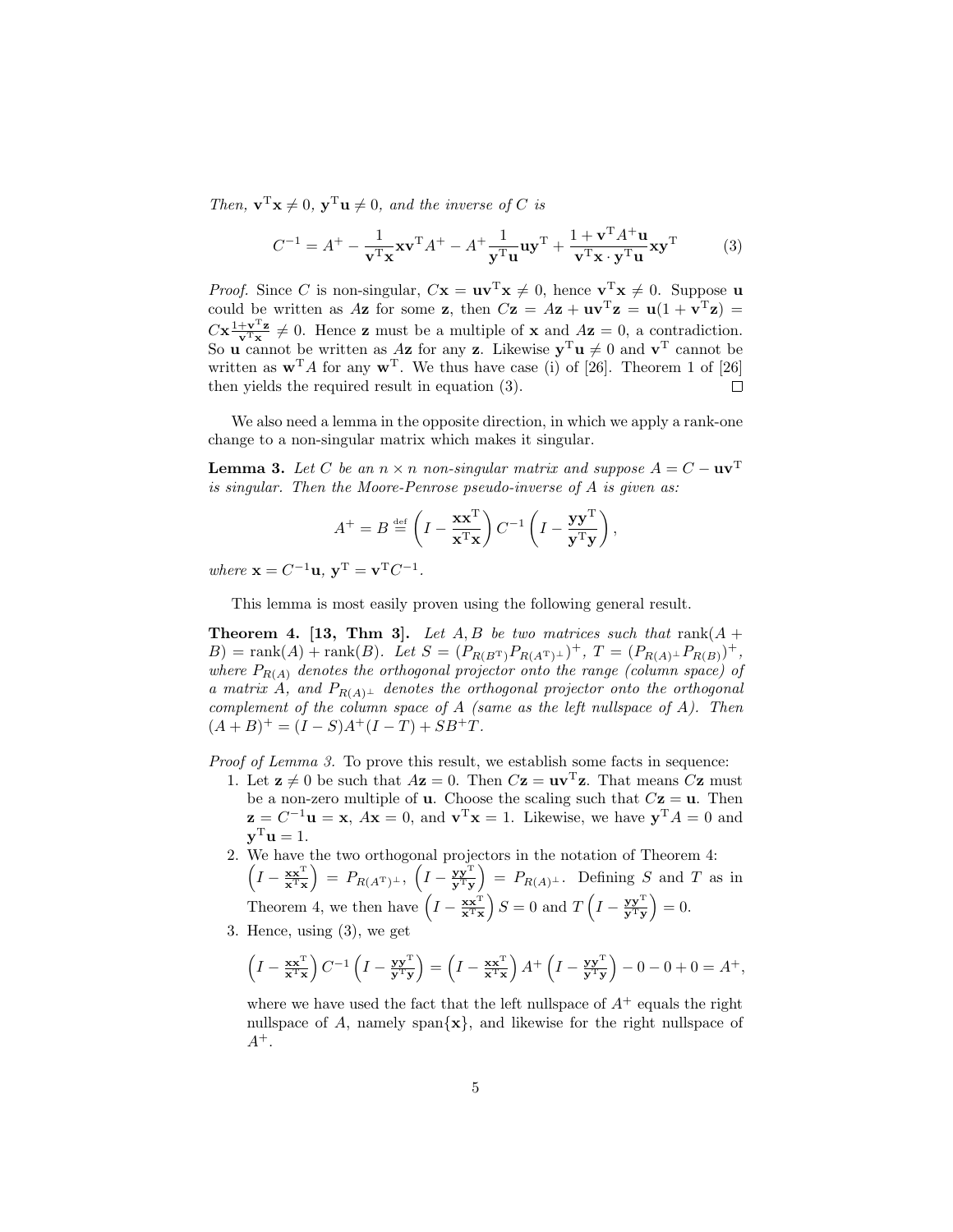The following lemma is included only only to complete a historical perspective.

**Lemma 5.** [36]. If A is a square matrix such that nullity(A) = 1, and  $\mathbf{u}, \mathbf{v}$  are non-zero vectors such that  $A\mathbf{u} = A^T\mathbf{v} = \mathbf{0}$ , then the adjugate of A is a rank-one matrix given as  $adj(A) = \alpha uv^T$ , for some scalar  $\alpha$ .

*Proof.* By [36], nullity(A) = 1  $\Rightarrow$  rank(adj(A)) = 1, hence adj(A) =  $\alpha$ **xy**<sup>T</sup> for some non-zero vectors **x**, **y**. Since  $A \cdot \text{adj}(A) = \text{Det}(A) \cdot I = 0$ , **x** must be in the right nullspace of  $A$  and hence is a non-zero multiple of  $\bf{u}$ . Likewise,  $\bf{y}$  must be a non-zero multiple of v.  $\Box$ 

Lemma 5 provides an easy way to compute the adjugate of a square matrix L with nullity(L) = 1. Computing the left and right nullspaces yields  $\mathbf{u}, \mathbf{v}$ , and computing one principal minor yields the scale-factor  $\alpha$ . We remark that if  $\text{nullity}(A) = 0$ , then  $\text{adj}(A) = \text{det}(A) \cdot A^{-1}$ , whereas if  $\text{nullity}(A) > 1$ , then  $adj(A) = 0$  [36].

#### 3. The Laplacians

Several different Laplacians have been proposed in literature, each one helps infer different properties for graphs. We provide a brief summary here for a historical perspective. Recall the notation from sec. 1. A graph  $\mathcal G$  can be represented by its adjacency matrix A whose  $i$ ,  $j$ -th entry is the weight of the edge  $i \rightarrow j$ , equal to one if there are no weights, or zero if there is no such edge. If  $D = Diag(A \cdot 1)$  is the diagonal matrix of row sums (out-degrees of the vertices) of A, then  $P = D^{-1}A$  is the probability transition matrix for a random walk over this graph. Let  $\pi$  be the vector of stationary probabilities, such that  $\pi^T P = \pi^T$  and  $\pi^T \mathbf{1} = 1$ , and let  $\Pi = \text{Diag}(\pi)$ . The "ordinary" Laplacian  $L = \Pi(I - P)$  and the diagonally scaled Laplacian  $L<sup>d</sup> = \Pi^{-1/2} L \Pi^{-1/2}$  are the main focus of this paper. We put this Laplacian in perspective by comparing it to other related Laplacians.

#### 3.1. Unnormalized Laplacian

The **unnormalized Laplacian**  $L^{\mathsf{a}} = D - A$  for an unweighted digraph yields the number of spanning trees in the graph [4].

If the underlying graph is undirected, the matrix  $L<sup>a</sup>$  is also symmetric, and in fact identical (up to scaling) with  $L$ . This is because the vector of vertex degrees  $A \cdot \mathbf{1}$  is a scalar multiple of  $\pi$ . However, when the underlying graph is a digraph, the matrix  $L^{\mathsf{a}}$  is not symmetric and differs from L. In [4]  $L^{\mathsf{a}}$  is called the Formal Laplacian. This Laplacian has been used extensively to compute the average first hitting times and round-trip commute times in a random walk on an undirected graph, identifying which are the most "central" vertices [14, 17],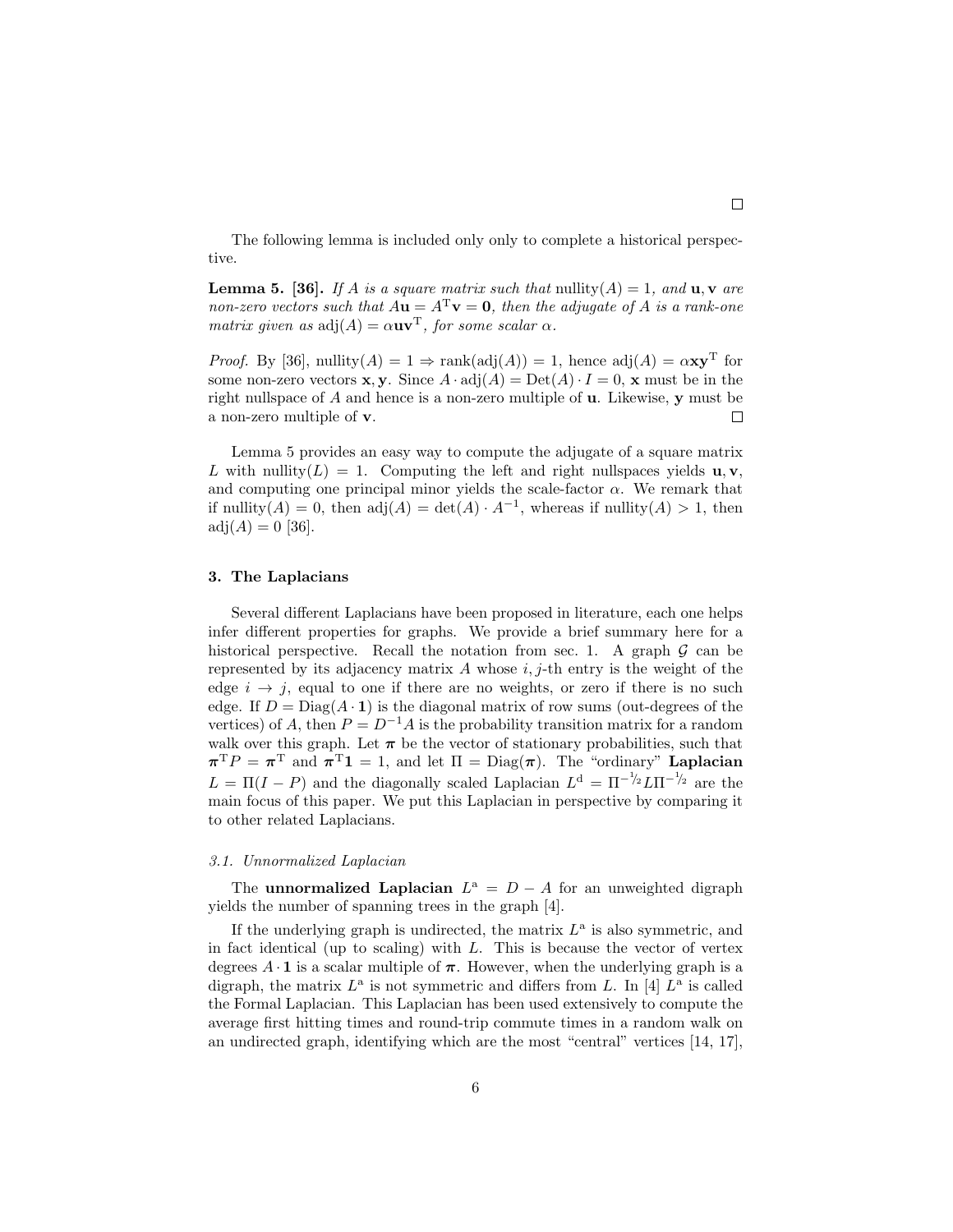the related effective resistance when the graph is an electrical network [5, 11, 23], including identifying minimal graph cuts in spectral graph partitioning [10, 12, 27, 28, 29, 35, 39], bounding the connectivity of the graph and related Cheeger or isoperimetric and expander constants [1, 8, 30]. The connection with electrical theory motivates the name 'Kirchoff matrix' or 'admittance matrix' for  $L^a$ .

The following is a classical theorem relating this Laplacian to a property of the original graph, even directed graphs, apparently first proved in [3] and later proved independently in [38], according to [4]. We present the simplest case for unweighted directed graphs. To define the terms used here, a spanning tree rooted at a vertex k is a subgraph of the original directed graph consisting of all the vertices and just enough directed edges so that there is exactly one path from k to any other vertex j. A spanning arborescence rooted at k is a subgraph consisting of all the vertices and just enough directed edges so that there is exactly one path from any vertex  $i$  back to the root  $k$ .

**Theorem 6.** (Matrix-Tree Theorem). Let  $L^a = D - A$  be the  $n \times n$  Kirchoff matrix for an unweighted directed graph with adjacency matrix A and with  $D =$ Diag(A · 1). Let  $(L^a)_{-k}$  be the  $(n-1) \times (n-1)$  matrix obtained from  $L^a$  by deleting row and column k. Then the number of spanning arborescences rooted at vertex k is equal to the principal minor  $det[(L^a)_{-k}]$ .

Proof. See [4, sec. 9.6] and references therein. This is actually a special case of a more general theorem for weighted directed graphs.  $\Box$ 

A simple consequence of the result above is the following theorem, which holds not only when the directed graph is strongly connected but also when it has exactly one strongly connected component in the sense that all the vertices can be divided into two disjoint classes  $V_1, V_2$  where  $V_1$  is strongly connected, and from each vertex in  $\mathcal{V}_2$  there is a path to a vertex in  $\mathcal{V}_1$ .

Corollary 7. Assume the directed graph is strongly connected, or has exactly one strongly connected component. Given the notation of Theorem 6, let  $r_i$  be the number of spanning arborescences rooted at vertex i, for  $i = 1, \ldots, n$ . Then the vector  $\mathbf{r} = (r_1, \ldots, r_n)$  is the unique (up to scaling) left annihilating vector for  $L^{\mathbf{a}}$ .

Proof. If the graph is strongly connected, the induced Markov chain must be irreducible, and hence eigenvalue 1 of the state transition matrix  $P$  must be simple, and the stationary probabilities for the induced Markov chain must be entirely strictly positive. This implies nullity( $L^{\mathbf{a}}$ ) = 1. By Lemma 5, its adjugate, adj $(L^{\mathbf{a}})$ , has rank 1. Since  $L^{\mathbf{a}} \cdot \mathbf{1} = \mathbf{0}$ , adj $(L^{\mathbf{a}}) = \mathbf{1} \mathbf{v}^{\mathrm{T}}$  for some vector  **unique up to scaling, which spans the left nullspace of**  $L^{\mathbf{a}}$ **. By the Matrix-Tree** Theorem, the diagonal entries of  $adj(L^a)$  are exactly the  $r_i$ 's, which therefore satisfy  $r_i = v_i$ .  $\Box$ 

Directed graphs with more than one strongly connected component have no spanning arborescences, but they still have spanning forests of arborescences,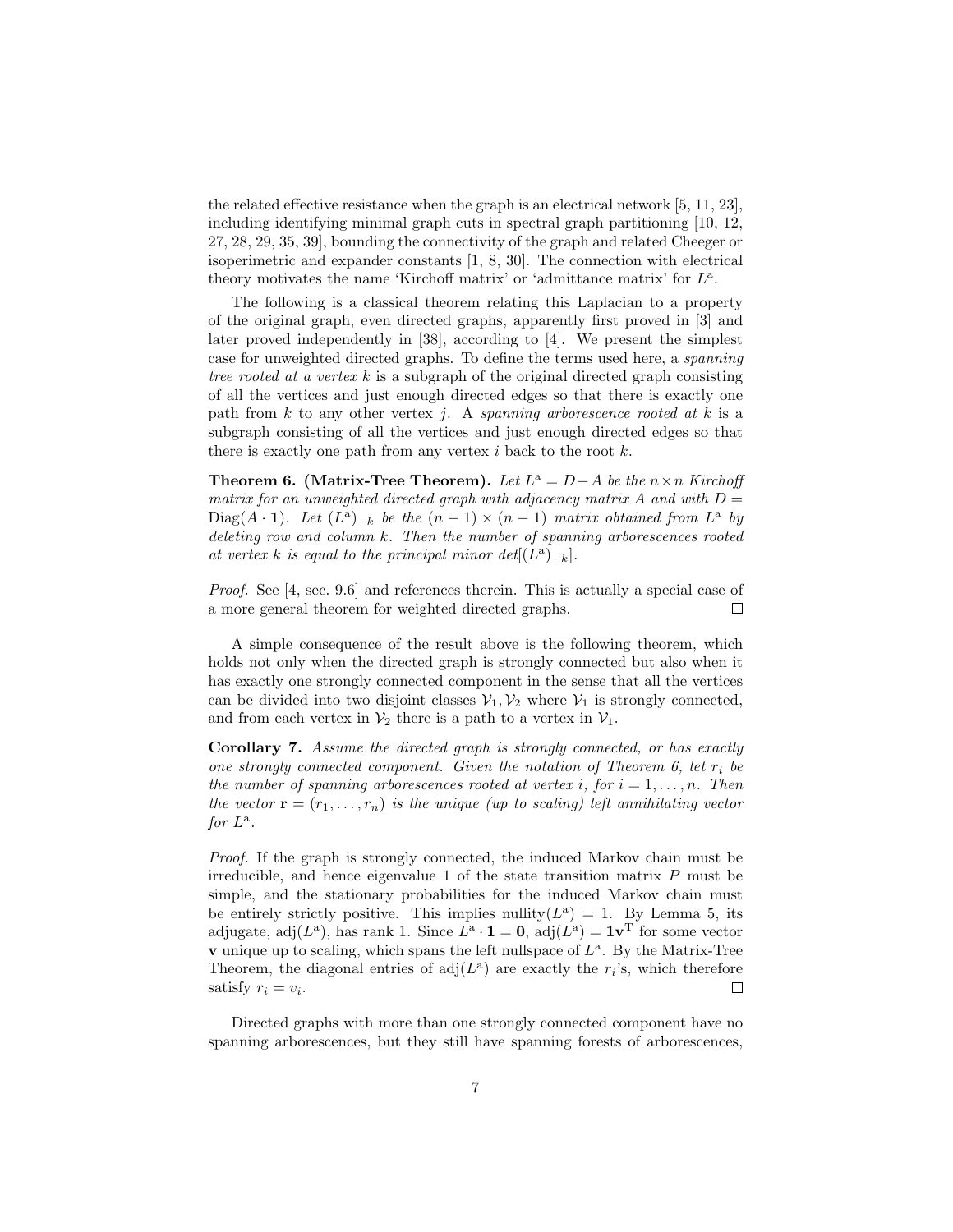extensively studied by Cheboratev et al (see [7] and references therein). The discussion of this topic is beyond the scope of this paper, but for completeness we present the following result.

Corollary 8. [7]. Using the notation of Theorem 6, the number of spanning forests of arborescences is equal to  $det(I + L^{\alpha})$ .

Proof. For detailed proofs see [7]. However, a simple argument can be constructed by applying the Matrix Tree Theorem to an augmented graph obtained by adding a single new vertex to the given graph and adding an edge from every old vertex to this new vertex.  $\Box$ 

## 3.2. Other Scalings for the Laplacian

The **normalized Laplacian**  $L^p = I - P = D^{-1}L^a$  has been used to analyze connectivity in terms of the mixing times or diffusion rate for the random walk as well as related expander constants, and in spectral graph partitioning. For example, in graph partitioning, using the eigenvectors of  $L^{\mathsf{a}}$  corresponds to finding the minimal cut relative to the number of vertices in each graph partition, while  $L<sup>p</sup>$  corresponds to finding the minimal cut relative to the number of edges in each partition. We refer the reader to [8, 37, 39] for a detailed discussion. The diagonally scaled Laplacian  $L^d = \Pi^{-1/2} L^p \Pi^{-1/2} = I - \Pi^{1/2} P \Pi^{-1/2}$  will be studied in this paper. It is often used since in the case of undirected graphs this scaling would have the effect of symmetrizing  $L^p$ , hence showing that  $L^p$ would have all real eigenvalues.

We summarize the quantities defined above as follows, where  $A$  is the adjacency matrix for a graph  $\mathcal{G}$ :

|  | $D = \text{Diag}(A \cdot 1)$                                                                                                      | Diagonal matrix of out-degrees |     |
|--|-----------------------------------------------------------------------------------------------------------------------------------|--------------------------------|-----|
|  | $P = D^{-1}A$                                                                                                                     | Probability transition matrix  |     |
|  | $\Pi = \text{Diag}(\pi)$                                                                                                          | Diagonal matrix of             |     |
|  | (where $\boldsymbol{\pi}^{\mathrm{T}} P = \boldsymbol{\pi}^{\mathrm{T}}$ and $\boldsymbol{\pi}^{\mathrm{T}} \boldsymbol{1} = 1$ ) | stationary probabilities       |     |
|  | $L = \Pi - \Pi P$                                                                                                                 | Ordinary Laplacian             | (4) |
|  | $L^{\rm a}$ = $D-A=D-DP$                                                                                                          | Unnormalized Laplacian         |     |
|  | $L^{\rm p} = I - P$                                                                                                               | Normalized Laplacian           |     |
|  | $L^d = I - \prod^{\frac{1}{2}} P \prod^{-\frac{1}{2}}$                                                                            | Diagonally scaled Laplacian    |     |
|  |                                                                                                                                   |                                |     |

In addition, we use the letter  $M$  to denote the Moore-Penrose pseudo-inverses of the above quantities:

$$
M = L^{+}
$$
,  $M^{d} = (L^{d})^{+}$ ,  $M^{p} = (L^{p})^{+}$ , etc. (5)

Once again, in the case of digraphs,  $\Pi$  is not a scalar multiple of  $D$  and  $L^d$ is not necessarily symmetric, unlike the situation for undirected graphs. Hence it has been found useful to study the following symmetrized Laplacians which do satisfy all the useful properties for undirected graphs.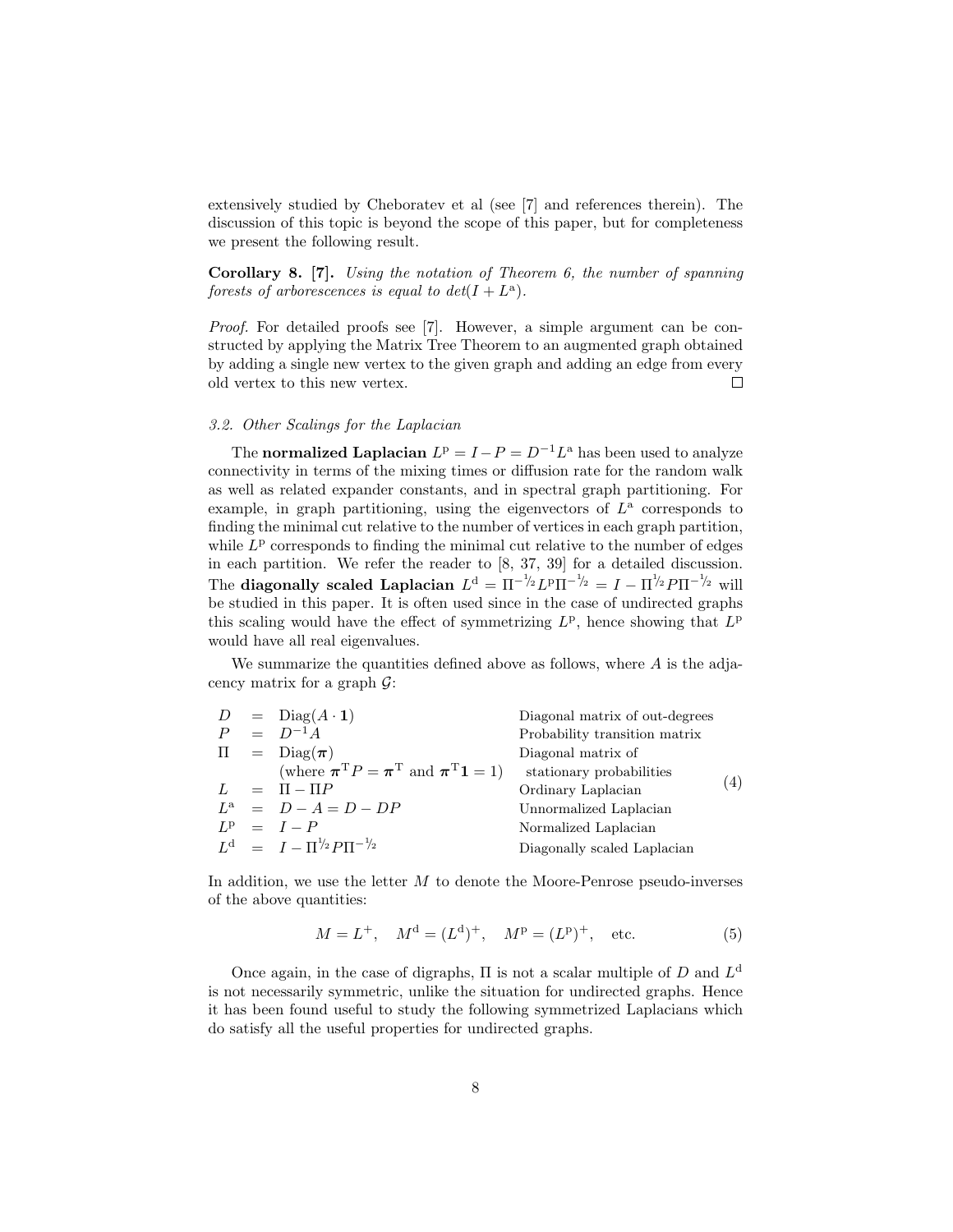# 3.3. Symmetrized Laplacians and Symmetrized Graph

The symmetrized Laplacians  $L^{\rm s}=(L+L^{\rm T})/2$  and  $L^{\rm ds}=[(L^{\rm d})^{\rm T}+L^{\rm d}]/2$ correspond to those used in [9, 40], with various diagonal scalings. In terms of the transition probability matrix  $(P)$  and the diagonal matrix of stationary probabilities  $(\Pi)$ , we have

$$
L^s = (L + L^T)/2 = \Pi - (\Pi P + P^T \Pi)/2
$$
  
\n
$$
L^{ds} = (L^d + (L^d)^T)/2 = I - (\Pi^{1/2} P \Pi^{-1/2} + \Pi^{-1/2} P^T \Pi^{1/2})/2
$$
  
\n
$$
= \Pi^{-1/2} L^{ds} \Pi^{1/2} = I - (P + \Pi^{-1} P^T \Pi)/2,
$$
  
\n(6)

and their corresponding pseudo-inverses

$$
M^s = (L^s)^+, \quad M^{ds} = (L^{ds})^+, \quad M^{ps} = (L^{ps})^+.
$$
 (7)

These Laplacians can be thought of as the ordinary Laplacians for a weighted undirected graph  $\mathcal{G}^s$  derived from the original directed graph  $\mathcal{G}$ . Assume  $\mathcal{G}$ is a directed graph without self-loops (edges starting and ending on the same vertex), with adjacency matrix A. The derived weighted undirected graph  $\mathcal{G}^s$  is defined as in [16] to be the graph with adjacency matrix  $A^s = (\Pi P + P^T \Pi)/2$ . The new graph  $\mathcal{G}^s$  has exactly the same vertices as  $\mathcal{G}$  and has edges between a pair of vertices exactly where there is an edge in either direction in  $\mathcal{G}$ . The weight on the edge in  $\mathcal{G}^s$  connecting vertices i and j is

$$
a_{ij}^s = a_{ji}^s = \frac{\pi_i a_{ij}}{2d_i} + \frac{\pi_j a_{ji}}{2d_j} = \frac{1}{2}(\pi_i p_{ij} + \pi_j p_{ji}),\tag{8}
$$

where  $a_{ij}$  is the weight of the edge  $i \rightarrow j$  in the original graph  $\mathcal{G}$ , equal to one if  $G$  was unweighted, and  $d_i$  is the [weighted] out-degree of node i in  $G$ . The new matrix of transition probabilities is

$$
P^{\rm s} = \Pi^{-1} A^{\rm s} = (P + \Pi^{-1} P^{\rm T} \Pi)/2 \tag{9}
$$

with individual entries

$$
p_{ij}^{\rm s} = \frac{1}{2} \cdot \left( p_{ij} + \frac{\pi_j p_{ji}}{\pi_i} \right) = \frac{\pi_i p_{ij} + \pi_j p_{ji}}{2\pi_i}.
$$
 (10)

The stationary probabilities for Markov chain represented by  $P^s$  match those for P:  $\pi^T P^s = \pi^T$  [16]. A simple calculation shows that the symmetrized Laplacians, originally defined by symmetrizing the Laplacians of  $\mathcal{G}$ , are also the usual Laplacians corresponding to the weighted undirected graph  $\mathcal{G}^s\text{:}$ 

$$
L^{s} = \Pi - \Pi P^{s}
$$
  
\n
$$
L^{ds} = \Pi^{-1/2} L^{s} \Pi^{-1/2} = I - \Pi^{1/2} P^{s} \Pi^{-1/2}
$$
  
\n
$$
L^{ps} = \Pi^{-1} L^{s} = I - P^{s}
$$
\n(11)

This construction shows that the bounds for  $\mathcal G$  in [9, 40] can be treated as bounds for the undirected graph  $\mathcal{G}^s$  based on the classical theory for undirected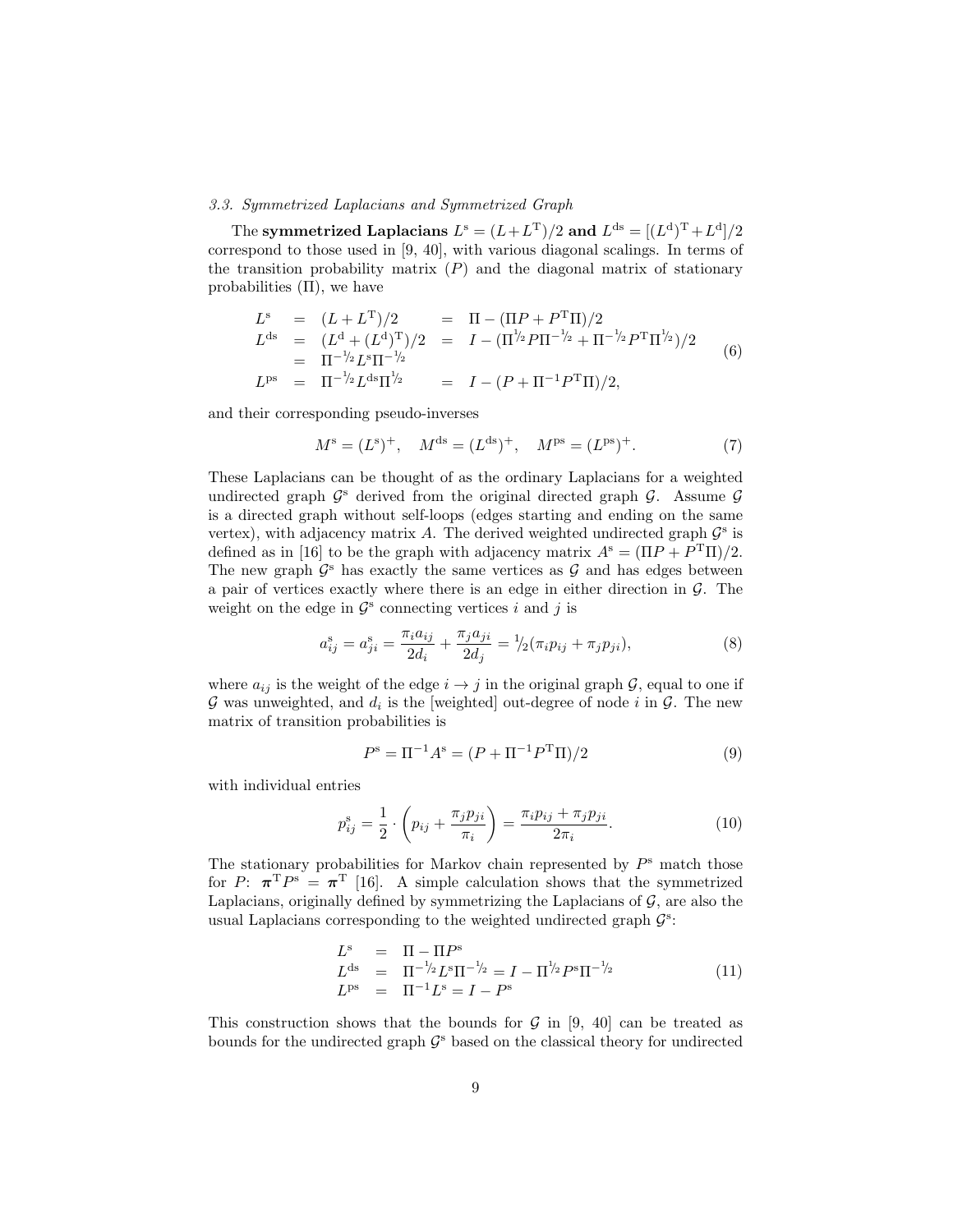graphs. In [9], they use both  $L<sup>ds</sup>$  and  $L<sup>s</sup>$ , referring to  $L<sup>s</sup>$  as the "combinatorial Laplacian" and reserving the name of just "Laplacian" to our diagonally scaled version  $L^{ds}$ . In [40], they use only  $L^{ds}$ . In Sec. 5 we derive bounds on the commute times in terms of the stationary probabilities, which also apply to  $\mathcal{G}^s$ , limiting how much the commute times for  $\mathcal{G}^s$  graph can differ from those of the original  $\mathcal G$ . We remark that an alternative way to symmetrize a directed graph  $\mathcal{G}$ , with an asymmetric adjacency matrix  $A$ , is to symmetrize the edges to create  $A^{\nu} = (A + A^{T})/2$  [6]. We denote this naively symmetrized graph by  $\mathcal{G}^{\nu}$ . In latter sections we make empirical comparisons for random walk measures to reveal the varying degrees of inaccuracy incurred upon approximating a directed graph  $\mathcal G$  by either  $\mathcal G^s$  or  $\mathcal G^v$ .

Henceforth, we concentrate on the asymmetric Laplacian  $L = \Pi(I - P)$ , referring to this as simply the "Laplacian," as well as the diagonally scaled Laplacian  $L^d = \Pi^{1/2} (I - P) \Pi^{-1/2}$ . We derive bounds applicable to the directed graph itself based on these Laplacians, separate from bounds for the related undirected graph.

# 4. Fundamental Matrix

Consider a Markov chain with state transition matrix  $P = D^{-1}A$ , where  $D = Diag(\mathbf{d})$  is a diagonal matrix,  $\mathbf{d} = A \cdot \mathbf{1}$  is the vector of [weighted] outdegrees for the vertices of the graph, and  $\mathbf{1} = (1, \ldots, 1)^{\mathrm{T}}$ . In the following, we assume the graph is directed and strongly connected, or equivalently the Markov chain is irreducible and has no transient states. Clearly, we do not assume either reversibility or aperiodicity of the equivalent Markov chain.

**Definition 9.** Using the quantities defined in  $(4)$ , we define the Fundamental matrix for a digraph or its corresponding Markov chain, under various scalings:

(a) The Fundamental Matrix  $Z^p$  [19] whose inverse is

$$
(Zp)-1 \stackrel{\text{def}}{=} Yp \stackrel{\text{def}}{=} (Lp + \mathbf{1}\piT) = (I - P + \mathbf{1}\piT). \tag{12}
$$

(b) The scaled Fundamental Matrix,  $\widetilde{Z} = Z^p \Pi^{-1}$  whose inverse is

$$
\widetilde{Z}^{-1} \stackrel{\text{def}}{=} \widetilde{Y} \stackrel{\text{def}}{=} \Pi Y^{\text{p}} = L + \pi \pi^{\text{T}} = \Pi (I - P + \mathbf{1} \pi^{\text{T}}). \tag{13}
$$

(c) The diagonally scaled Fundamental Matrix  $Z^d = \Pi^{1/2} \widetilde{Z} \Pi^{1/2} = \Pi^{-1/2} Z^p \Pi^{1/2}$ whose inverse is

$$
(Zd)-1 \stackrel{\text{def}}{=} Yd \stackrel{\text{def}}{=} \Pi^{1/2} Yp \Pi^{-1/2} = Ld + \sqrt{\pi} \sqrt{\pi}T.
$$
 (14)

Here we use the shorthand  $\sqrt{\pi} = (\sqrt{\pi_1}, \ldots, \sqrt{\pi_n})^{\text{T}}$  for the vector obtained by taking the square root of each element. We remark that this vector is a unit vector in the 2-norm since  $\|\sqrt{\pi}\|_2^2 = \sum_i \pi_i = 1$ .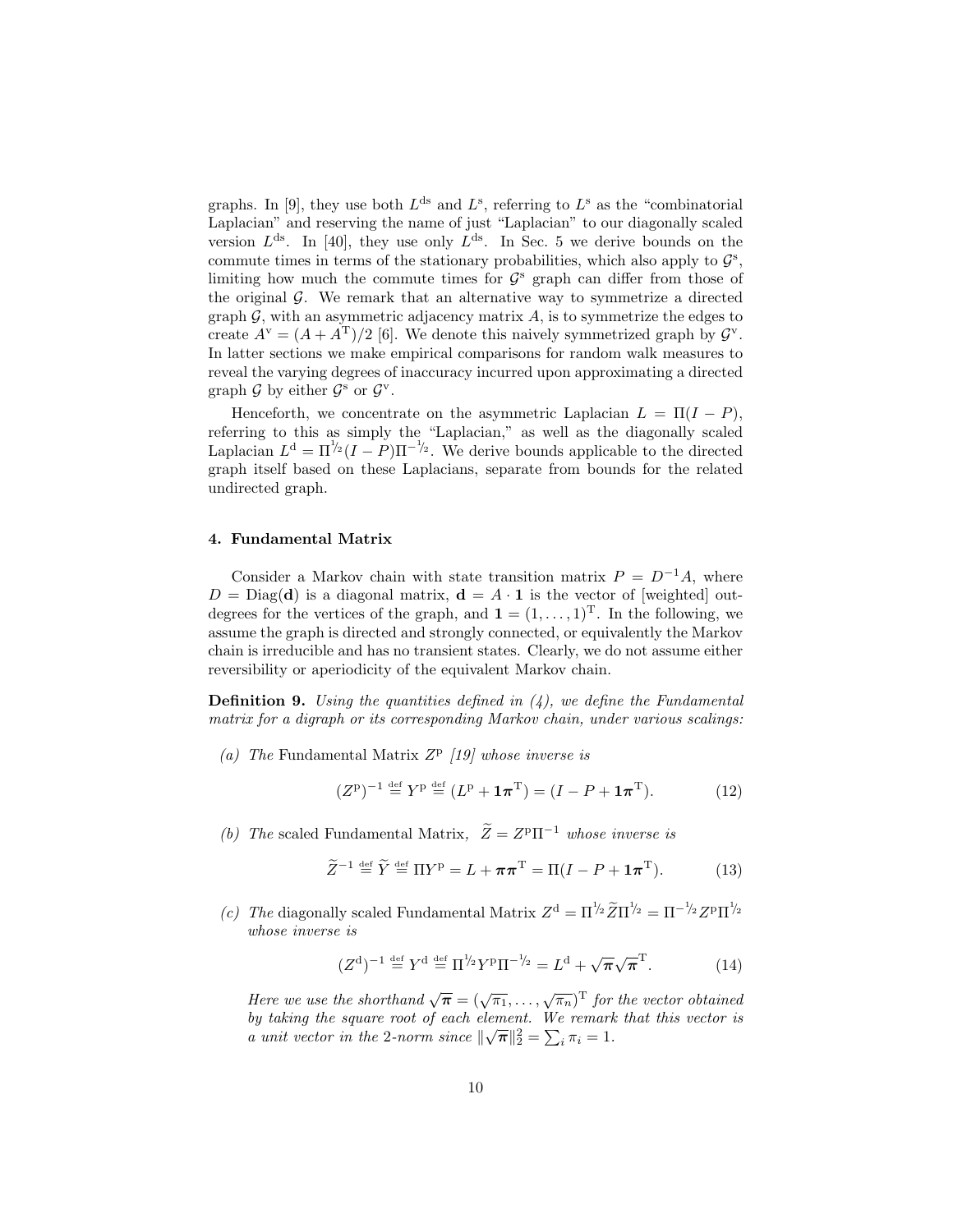# 4.1. Properties of the Fundamental Matrix

Lemma 10. The following are some of the elementary properties of the Fundamental Matrices and their inverses, and related properties of the Laplacians and their respective pseudo-inverses, under various scalings.

$$
L \cdot \mathbf{1} = L^{\mathrm{T}} \mathbf{1} = \mathbf{0} \tag{15}
$$

$$
M \cdot \mathbf{1} = M^{\mathrm{T}} \cdot \mathbf{1} = \mathbf{0} \tag{16}
$$

$$
L^{\mathbf{d}} \cdot \sqrt{\boldsymbol{\pi}} = (L^{\mathbf{d}})^{\mathrm{T}} \cdot \sqrt{\boldsymbol{\pi}} = \mathbf{0}
$$
 (17)

$$
M^{\mathbf{d}} \cdot \sqrt{\boldsymbol{\pi}} = (M^{\mathbf{d}})^{\mathrm{T}} \cdot \sqrt{\boldsymbol{\pi}} = \mathbf{0}
$$
 (18)

L,  $L^d$ , M,  $M^d$  all have (left and right) nullity equal to 1 (19)

$$
\widetilde{Y} \cdot \mathbf{1} = \widetilde{Y}^{\mathrm{T}} \cdot \mathbf{1} = \boldsymbol{\pi} \tag{20}
$$

$$
Y^{\mathrm{d}} \cdot \sqrt{\pi} = (Y^{\mathrm{d}})^{\mathrm{T}} \cdot \sqrt{\pi} = \sqrt{\pi} \tag{21}
$$

*Proof.* To prove (15) and (19), observe  $\mathbf{0} = L\mathbf{x} = \Pi\mathbf{x} - \Pi P\mathbf{x} \Leftrightarrow \mathbf{x} = P\mathbf{x}$ . For a strongly connected Markov chain, the Perron-Frobenius theory [15, 20] guarantees that the eigenvalue 1 of  $P$  is simple and hence  $\bf{x}$  must be a multiple of 1. (16) follows from the observation that the right annihilating vector for L is the left annihilating vector for M and viceversa. The rest follows similarly.  $\square$ 

Before we go any further, we must first establish that  $\widetilde{Z}$  indeed exists, or equivalently  $\widetilde{Y}$  is invertible [19]. We can actually prove the following stronger result.

Theorem 11. Let P be the transition matrix for an irreducible Markov chain with a vector of stationary probabilities  $\pi$ , and  $\Pi = \text{Diag}(\pi)$ . Then  $\widetilde{Y} = \Pi(I - \pi)$  $(P) + \pi \pi^{T}$  is non-singular and is also positive definite (in the sense that  $Y^{s} =$  $(\tilde{Y} + \tilde{Y}^{T})/2$  is symmetric positive definite in the usual sense). In addition L is positive semi-definite in the sense that  $L^{s} = (L + L^{T})/2$  is positive semi-definite.

The following lemma is useful in proving Theorem 11.

**Lemma 12.** For any given real matrix A, its "symmetric part",  $(A + A^T)/2$ , is symmetric positive semi-definite if and only if  $\mathbf{x}^{\mathrm{T}} A \mathbf{x} \geq 0$  for any real vector  $x.$  We say the real field of values for A is non-negative.

*Proof of Lemma 12.* The symmetry of  $A + A<sup>T</sup>$  is trivial. Within this proof, let  $i = \sqrt{-1}$  and let  $\Box^H$  denote the conjugate transpose of  $\Box$ . ("if") Let  $z = x + iy$ for any real vectors **x**, **y**. Then  $\mathbf{z}^{\text{H}}A\mathbf{z} = (\mathbf{x}^{\text{T}} - i\mathbf{y}^{\text{T}})A(\mathbf{x} + i\mathbf{y}) = \mathbf{x}^{\text{T}}A\mathbf{x} + \mathbf{y}^{\text{T}}A\mathbf{y} +$  $i(\mathbf{x}^{\mathrm{T}} A \mathbf{y} - \mathbf{y}^{\mathrm{T}} A \mathbf{x}) = \alpha + i\beta$ , where  $\alpha \geq 0$ . Hence  $\mathbf{z}^{\mathrm{H}} (A + A^{\mathrm{T}}) \mathbf{z} = 2\alpha \geq 0$ . ("only if") Suppose  $A + A<sup>T</sup>$  is real symmetric positive semi-definite. Then for any real vector  $\mathbf{x}$ :  $\mathbf{x}^{\mathrm{T}} A \mathbf{x} = \mathbf{x}^{\mathrm{H}} (A + A^{\mathrm{T}}) \mathbf{x} / 2 \ge 0$ .  $\Box$ 

In light of Lemma 12, we say a general real matrix  $A$  is positive semi-definite if and only if  $A + A<sup>T</sup>$  is symmetric semi-positive definite in the usual sense.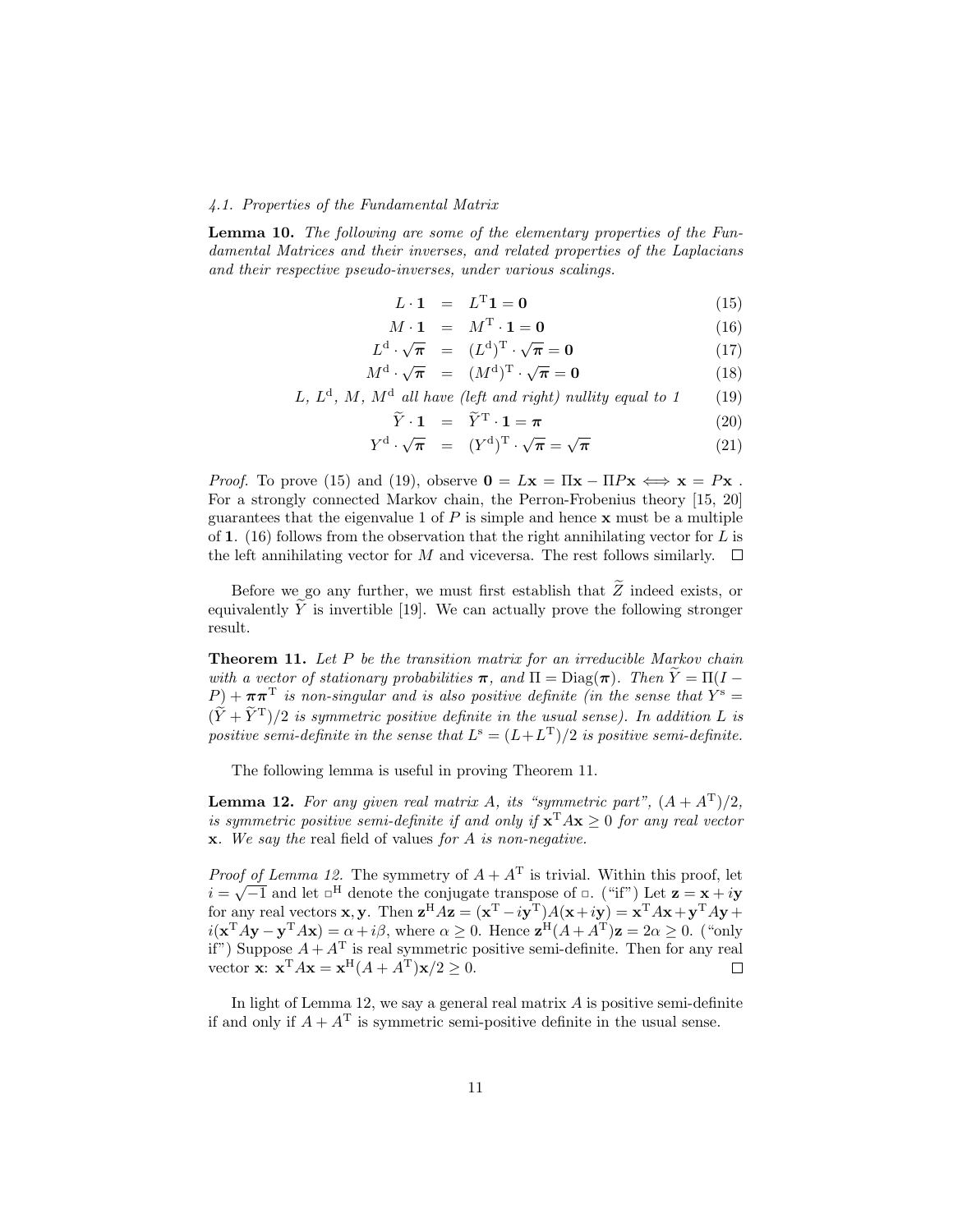Proof of Theorem 11. Let  $L = \tilde{Y} - \pi \pi^{T}$ , and  $A = I - (L + L^{T})/2 \stackrel{\text{def}}{=} I - L^{s}$ . From (15) notice that  $A\mathbf{1} = A^{\mathrm{T}}\mathbf{1} = \mathbf{1}$ . A is symmetric and doubly stochastic with non-negative entries. Actually, all the entries are in the interval  $[0, 1)$ . It is also irreducible, since the original  $P$  was, so 1 is a simple eigenvalue of  $A$ , and all the other eigenvalues are in the interval  $[-1, +1)$ . Therefore,  $L^s = (L + L^T)/2$ has a simple zero eigenvalue and all its other eigenvalues are in the interval  $(0, 2]$ . Hence  $L^s$  is positive semi-definite and nullity $(L^s) = 1$ . This implies that the 'real field of values' for L is non-negative:  $\mathbf{x}^{\mathrm{T}} L \mathbf{x} \geq 0$  for any real  $\mathbf{x}$ .

We further observe that  $\mathbf{x}^T L \mathbf{x} = 0$  only when  $\mathbf{x} = \alpha \mathbf{1}$  for some scalar  $\alpha$ . Observe that  $\mathbf{x}^T \widetilde{Y} \mathbf{x} = \mathbf{x}^T L \mathbf{x} + (\mathbf{x}^T \pi)(\pi^T \mathbf{x}) \geq 0$ , with  $\mathbf{x}^T L \mathbf{x} \geq 0$  and  $(\mathbf{x}^T \boldsymbol{\pi})(\boldsymbol{\pi}^T \mathbf{x}) \geq 0$ . The only vector **x** for which both  $\mathbf{x}^T L \mathbf{x} = 0$  and  $(\mathbf{x}^T \boldsymbol{\pi})(\boldsymbol{\pi}^T \mathbf{x}) =$ 0 is  $\mathbf{x} = 0$ . Hence  $\mathbf{x}^T \tilde{Y} \mathbf{x} > 0$  for any real  $\mathbf{x} \neq \mathbf{0}$ .  $\Box$ 

## 4.2. Hitting and Commute Times

As an application, the Fundamental Matrix can be used to compute the "Hitting Time", also known in the literature as the "First Transit Time" or "First Passage Time" in a random walk over the underlying digraph. Let  $H(i, j)$ be the average number of state transitions required to reach state  $j$  for the first time starting from state i (hitting time). Similarly, let  $C(i, j)$  be the average "Commute Time" defined as the average number of steps taken in a random walk starting from state  $i$ , visit state  $j$  for the first time, and return back to state *i*. Evidently,  $C(i, j) = H(i, j) + H(j, i)$ .

Theorem 13. Define the Fundamental Matrices according to Def. 9. Then the one-way expected hitting times are

$$
H(i,j) = \frac{z_{jj}^{\text{P}} - z_{ij}^{\text{P}}}{\pi_j} = \tilde{z}_{jj} - \tilde{z}_{ij} = \frac{z_{jj}^{\text{d}}}{\pi_j} - \frac{z_{ij}^{\text{d}}}{\sqrt{\pi_i \pi_j}}
$$
(22)

The round-trip expected commute times are then

$$
\mathbf{C}(i,j) = \frac{z_{jj}^{\rm p} - z_{ij}^{\rm p}}{\pi_j} + \frac{z_{ii}^{\rm p} - z_{ji}^{\rm p}}{\pi_i} = \tilde{z}_{ii} + \tilde{z}_{jj} - \tilde{z}_{ij} - \tilde{z}_{ji} = \frac{z_{jj}^{\rm d}}{\pi_j} + \frac{z_{ii}^{\rm d}}{\pi_i} - \frac{z_{ij}^{\rm d} + z_{ji}^{\rm d}}{\sqrt{\pi_i \pi_j}}
$$
(23)

In matrix form,

$$
\begin{array}{lcl} \mathrm{H} & = & \mathbf{1} \cdot [\mathrm{diag}(\widetilde{Z})]^{\mathrm{T}} - \widetilde{Z} \\ \mathrm{C} & = & \mathrm{H} + \mathrm{H}^{\mathrm{T}} = \mathbf{1} \cdot [\mathrm{diag}(\widetilde{Z})]^{\mathrm{T}} + [\mathrm{diag}(\widetilde{Z})] \cdot \mathbf{1}^{\mathrm{T}} - \widetilde{Z} - \widetilde{Z}^{\mathrm{T}} \end{array} \tag{24}
$$

Proof. The first part of formula (22) is proved in [19] starting with the following recursive formula for  $H(i, j)$  [22, 31, 14, 19]:

$$
H(i,j) = 1 + \sum_{\ell=1}^{n} p_{i\ell} H(\ell, j), \text{ for all } i, j = 1, ..., n, i \neq j,
$$
 (25)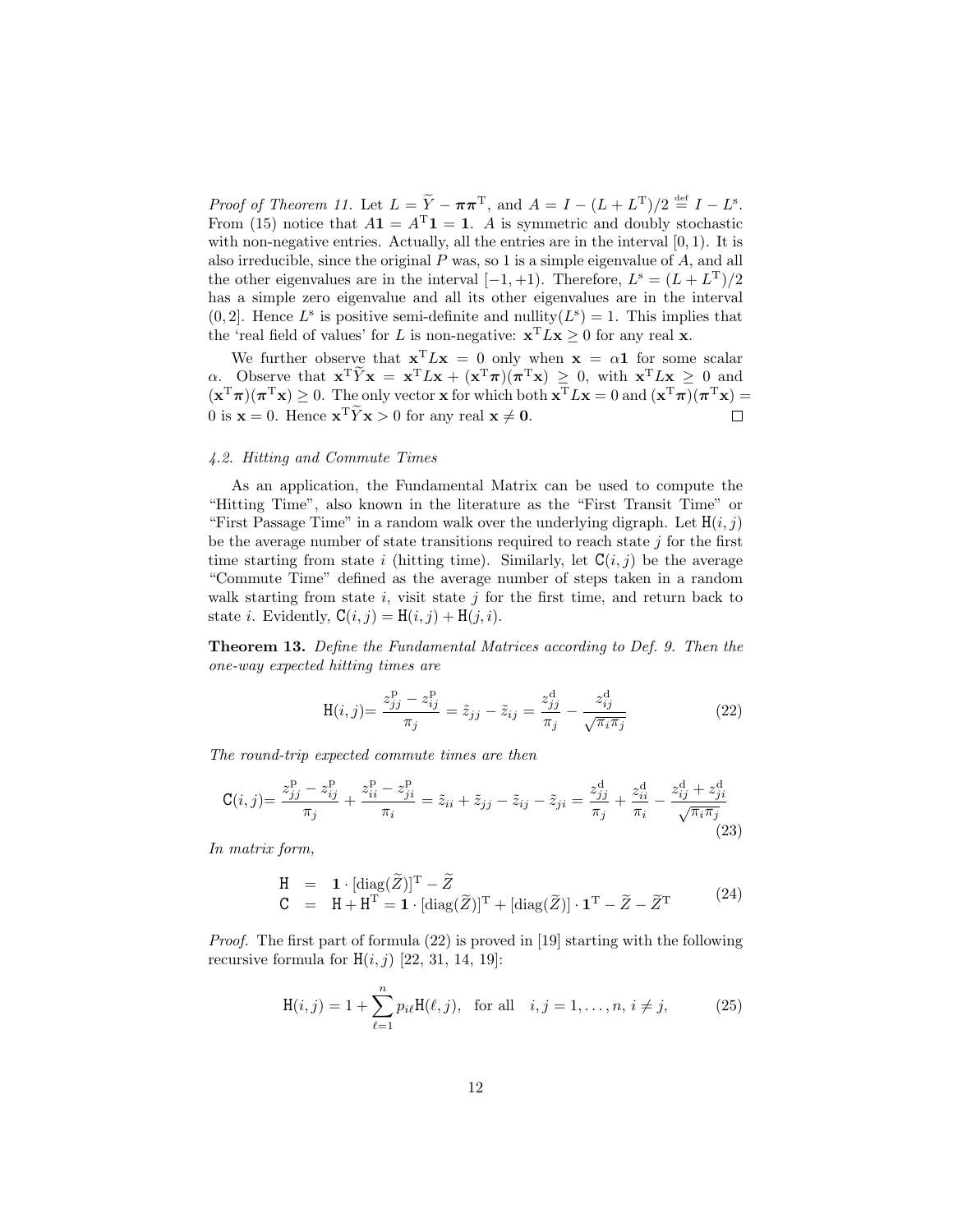where by convention,  $H(\ell, \ell) = 0$ ,  $\forall \ell$ . The last parts of (22) and (24) were shown in [24, 25] and follow from the identity  $\widetilde{Z} = \Pi^{-1/2} Z^d \Pi^{-1/2}$ . The rest follows by direct calculation or by simply assembling the scalar formulas into a matrix formulation. Notice that  $C(i, j) = H(i, j) + H(j, i)$  is a symmetric quantity while  $H(i, j)$  is generally not, whether the underlying graph is directed or undirected.  $\Box$ 

The following lemma relates the pseudo-inverse of the Laplacians to the Fundamental Matrix.

Lemma 14. Using the notation of Def. 9, for a strongly connected directed graph,

(a)  $M = L^{+} = \left(I - \frac{11^{T}}{n}\right)$  $\sum_{n=1}^{\infty} \left( I - \frac{\mathbf{1} \mathbf{1}^{\mathrm{T}}}{n} \right)$  $\big).$ (b)  $\widetilde{Z} = M - M\boldsymbol{\pi}\mathbf{1}^{\mathrm{T}} - \mathbf{1}\boldsymbol{\pi}^{\mathrm{T}}M + (1 + \boldsymbol{\pi}^{\mathrm{T}}M\boldsymbol{\pi})\mathbf{1}\mathbf{1}^{\mathrm{T}}.$ (c)  $\tilde{z}_{ij} = m_{ij} - \sum_j m_{ij} \pi_j - \sum_i m_{ij} \pi_i + (1 + \sum_{ij} m_{ij} \pi_i \pi_j).$ (d) L,  $M=L^+$ ,  $L^d$ ,  $M^d=(L^d)^+$  are all positive semi-definite. (e)  $Z^d = M^d + \sqrt{\pi} \sqrt{\pi}^T$ .

*Proof.* Noting that  $L \cdot \mathbf{1} = 0$ ,  $L^T \cdot \mathbf{1} = 0$ ,  $\tilde{Y} \cdot \mathbf{1} = \pi$ ,  $\tilde{Y}^T \cdot \mathbf{1} = \pi$  (Lemma 10), formulas (a), (b) follow immediately from Lemmas 3 and 2, respectively. Formula (c) is just the elementwise version of item (b). Formula (d) follows from Theorem 11 and Lemma 3. Formula (e) follows similarly to item (b) by recalling (18).  $\Box$ 

This yields the main theorem of this section, expressing the hitting and commute times in terms of the pseudo-inverse of the Laplacian.

**Theorem 15.** If  $L$  is the Laplacian for a strongly connected unweighted directed graph, and  $M = L^+$  is its Moore-Penrose pseudo-inverse, then the expected hitting times and commute times, in terms of the Laplacian pseudo-inverse, are

$$
H(i,j) = m_{jj} - m_{ij} + \sum_{\ell} (m_{i\ell} - m_{j\ell}) \pi_{\ell} = \frac{m_{jj}^d}{\pi_j} - \frac{m_{ij}^d}{\sqrt{\pi_i \pi_j}}
$$
(26)

$$
\mathbf{C}(i,j) = m_{jj} + m_{ii} - m_{ij} - m_{ji} = \frac{m_{jj}^{\mathrm{d}}}{\pi_j} + \frac{m_{ii}^{\mathrm{d}}}{\pi_i} - \frac{m_{ij}^{\mathrm{d}} + m_{ji}^{\mathrm{d}}}{\sqrt{\pi_i \pi_j}} \qquad (27)
$$

Furthermore, a set of points  $\{s_i\}_1^n$  can be found in the Euclidean space  $\mathbb{R}^n$ corresponding to the n vertices of the graph such that  $C(i, j) = ||\mathbf{s}_i - \mathbf{s}_j||_2^2$ .

*Proof.* Substitute Lemma  $14(c)$ , (e) into the formulas of Theorem 13. The relations involving  $m_{ij}^d$  were shown in [24, 25]. The last statement follows by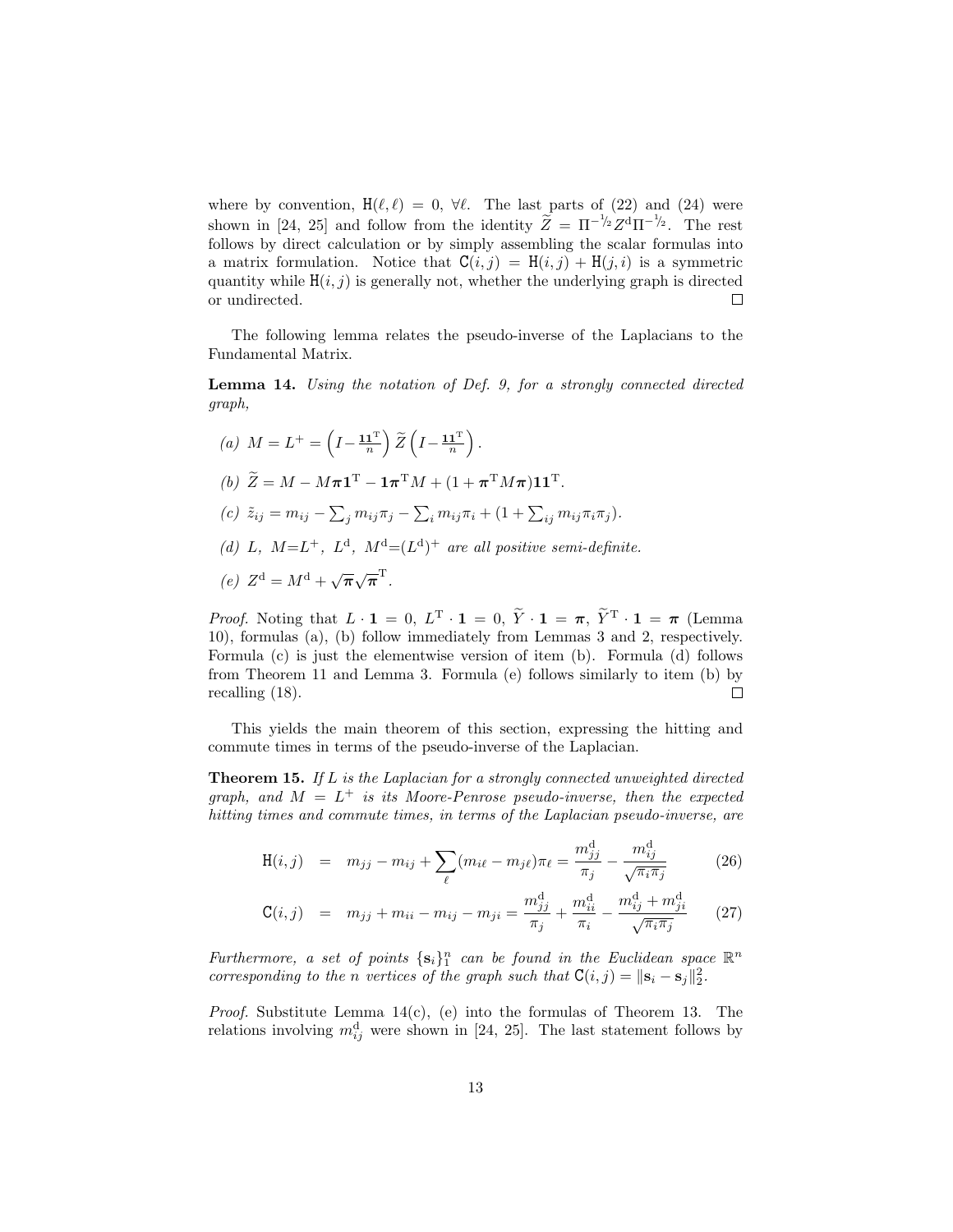observing that  $M + M<sup>T</sup>$  is positive semi-definite or equivalently that  $\widetilde{Z} + \widetilde{Z}<sup>T</sup>$  is positive definite, so that they can be considered as Gram matrices. It is then a simple consequence of (23) and the following theorem of [33, 34, 2], reformulated in terms of matrices.  $\Box$ 

**Theorem 16. [33, 34, 2]** Let **Z** be an  $n \times n$  symmetric matrix. Define the matrix  $C = [\text{diag}(\mathbf{Z}) \cdot \mathbf{1}^T + \mathbf{1} \cdot \text{diag}(\mathbf{Z})^T]/2 - \mathbf{Z}$ . Then there exists a set of points  $\{\mathbf s_i\}_1^n \subset \mathbb R^n$  such that  $C_{ij} = \|\mathbf s_i - \mathbf s_j\|_2^2 \ \forall i, j = 1, \ldots, n$  if and only if Z is positive semi-definite.

The formulas of Theorem 15 reduce to the usual known formulas for hitting times and commute times when the underlying graph is undirected [5, 11, 14, 17, 23].

## 5. Bounds on Commute Times

In this section we give some upper and lower bounds on the commute times in terms of the transition probabilities and the stationary probabilities. First we recall the following fact:

$$
1 + \sum_{i} p_{ki} \mathbf{H}(i, k) = \frac{1}{\pi_k} \tag{28}
$$

The left side of  $(28)$  is the expected return time between visits to node k in the Markov chain modeled by transition matrix  $P$ , computed by taking the weighted average of the hitting times from each of  $k$ 's neighbors back to  $k$ . It is well known that this is equal to the inverse of the stationary probability. A purely linear algebraic derivation of this fact is as follows. First observe

$$
\begin{array}{rcl}\n-P\widetilde{Z} & = & (I - P + \mathbf{1}\pi^{\mathrm{T}})\widetilde{Z} - (I + \mathbf{1}\pi^{\mathrm{T}})\widetilde{Z} = Y^{\mathrm{p}}\widetilde{Z} - (I + \mathbf{1}\pi^{\mathrm{T}})\widetilde{Z} \\
 & = & \Pi^{-1} - \widetilde{Z} - \mathbf{1}\pi^{\mathrm{T}}\widetilde{Z} = \Pi^{-1} - \widetilde{Z} - \mathbf{1}\mathbf{1}^{\mathrm{T}},\n\end{array}
$$

where the last equality uses  $(20)$ . Next combine the above with  $(24)$  to obtain

$$
PH = P(\mathbf{1} \cdot [\text{diag}(\widetilde{Z})]^{\mathrm{T}} - \widetilde{Z})
$$
  
=  $\mathbf{1} \cdot [\text{diag}(\widetilde{Z})]^{\mathrm{T}} + \Pi^{-1} - \widetilde{Z} - \mathbf{1}\mathbf{1}^{\mathrm{T}} = \mathbf{H} + \Pi^{-1} - \mathbf{1}\mathbf{1}^{\mathrm{T}}.$ 

Equating the diagonal entries and observing that  $H(k, k) = 0$  for all k yields formula (28).

Since the average round-trip commute time between node  $k$  and some other specific node  $j$  must be at least equal to the average time from  $k$  to any other node and back to node k, we immediately have a lower bound

$$
\mathsf{C}(i,j) = \mathsf{C}(j,i) \ge \max\left\{\frac{1}{\pi_i}, \frac{1}{\pi_j}\right\}.
$$
 (29)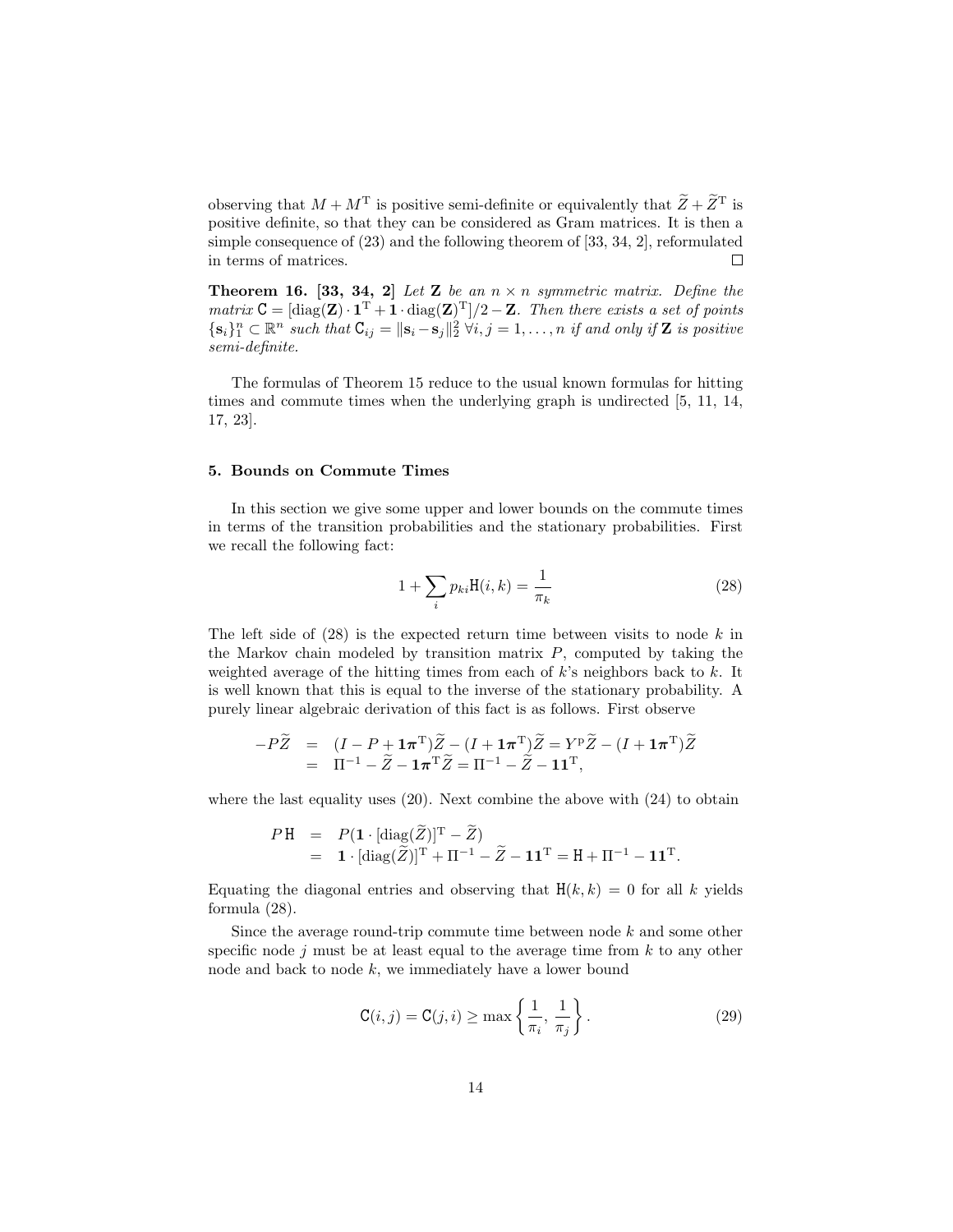We also have the following identity that follows immediately from (22)

$$
\mathbf{H}\boldsymbol{\pi} = \mathbf{1} \cdot \text{diag}(\widetilde{Z})^{\mathrm{T}}\boldsymbol{\pi} - \widetilde{Z}\boldsymbol{\pi} = (\text{tr}(Z^{\mathrm{p}}) - 1)\mathbf{1} \iff \sum_{k} \mathbf{H}(i,k)\pi_{k} = \text{tr}(Z^{\mathrm{p}}) - 1,
$$
\n(30)

where  $tr(Z)$  denotes the trace of the matrix Z (the sum of the diagonal entries). By observing that all the factors in (30) are non-negative, we also have the following upper bounds.

$$
H(i,j) \leq (\text{tr}(Z^p) - 1)/\pi_j.
$$
  
\n
$$
C(i,j) \leq (\text{tr}(Z^p) - 1) \cdot \left(\frac{1}{\pi_j} + \frac{1}{\pi_i}\right).
$$
\n(31)

Observe that  $tr(Z^p) = tr(Z^d)$ , and this last quantity can be written in terms of  $\pi$  and the diagonally scaled Laplacian  $L<sup>d</sup>$  as follows. Recalling (14), we construct the symmetric unitary Householder transformation  $H = I - 2\frac{\mathbf{v}\mathbf{v}^{\mathrm{T}}}{\mathbf{v}\mathbf{v}}$ <br>such that  $H\sqrt{\pi} = \mathbf{e}_1$ , by setting  $\mathbf{v} = \sqrt{\pi} - \mathbf{e}_1$ . By (18), (21),  $HL^dH$ ,  $HY^dH$ have the form:

$$
Lh = HLdH = \begin{pmatrix} 0 & \mathbf{0}^T \\ \mathbf{0} & L_2^h \end{pmatrix} \text{ and } Yh = HYdH = \begin{pmatrix} 1 & \mathbf{0}^T \\ \mathbf{0} & L_2^h \end{pmatrix},
$$

yielding the identity  $(Y^h)^{-1} = (L^h)^+ + e_1 e_1^T$ , equivalent to (14). Hence  $Tr[(Y^d)^{-1}]$  $= \text{Tr}[(L^d)^+] + 1$ . This immediately yields the identity

$$
tr(Z^{p}) = tr(Z^{d}) = tr[M^{d}] + 1.
$$
 (32)

For the corresponding weighted undirected graph  $\mathcal{G}^s$  represented by (8) sharing the same stationary probabilities as  $\mathcal{G}$ , both the lower bound (29) and the upper bound (31) apply unchanged, though the factor  $tr(Z^p) - 1 = tr[M^d]$  in the upper bound will be replaced by  $tr(Z^{ps}) - 1 = tr[(L^{ds})^+] = tr[M^{ds}]$ . We now show that the resulting upper bound applies not only to  $\mathcal{G}^s$ , but also to the original  $\mathcal{G}$ , so that we have a set of upper and lower bounds common to both graphs. These bounds will imply that there is a limit to how much difference there can be between the commute times for a directed graph  $\mathcal G$  and those for its corresponding symmetrized graph  $\mathcal{G}^s$ . To show this, we need the following lemmas.

**Lemma 17.** If  $\bf{A}$  is real symmetric positive definite and  $\bf{B}$  is real skew-symmetric  $(\mathbf{B}^{\mathrm{T}} = -\mathbf{B})$ , then  $\mathbf{C} = \mathbf{A}^{-1} - (\mathbf{A} + \mathbf{B})^{-1}$  exists and is real positive semi-definite (in the sense that  $\mathbf{u}^{\mathrm{T}}\mathbf{C}\mathbf{u} \geq 0$  for any real  $\mathbf{u}$ ). If **B** is also non-singular, then **C** is positive definite.

*Proof.* 1. Recall skew-symmetry implies  $\mathbf{u}^{\mathrm{T}} \mathbf{B} \mathbf{u} = 0$  for any real vector **u**.

2. Check C exists: For any nonzero vector  $\mathbf{u}, \mathbf{u}^{\mathrm{T}}(\mathbf{A} + \mathbf{B})\mathbf{u} = \mathbf{u}^{\mathrm{T}}\mathbf{A}\mathbf{u} > 0$ . So  $(A + B)$  cannot be a singular matrix.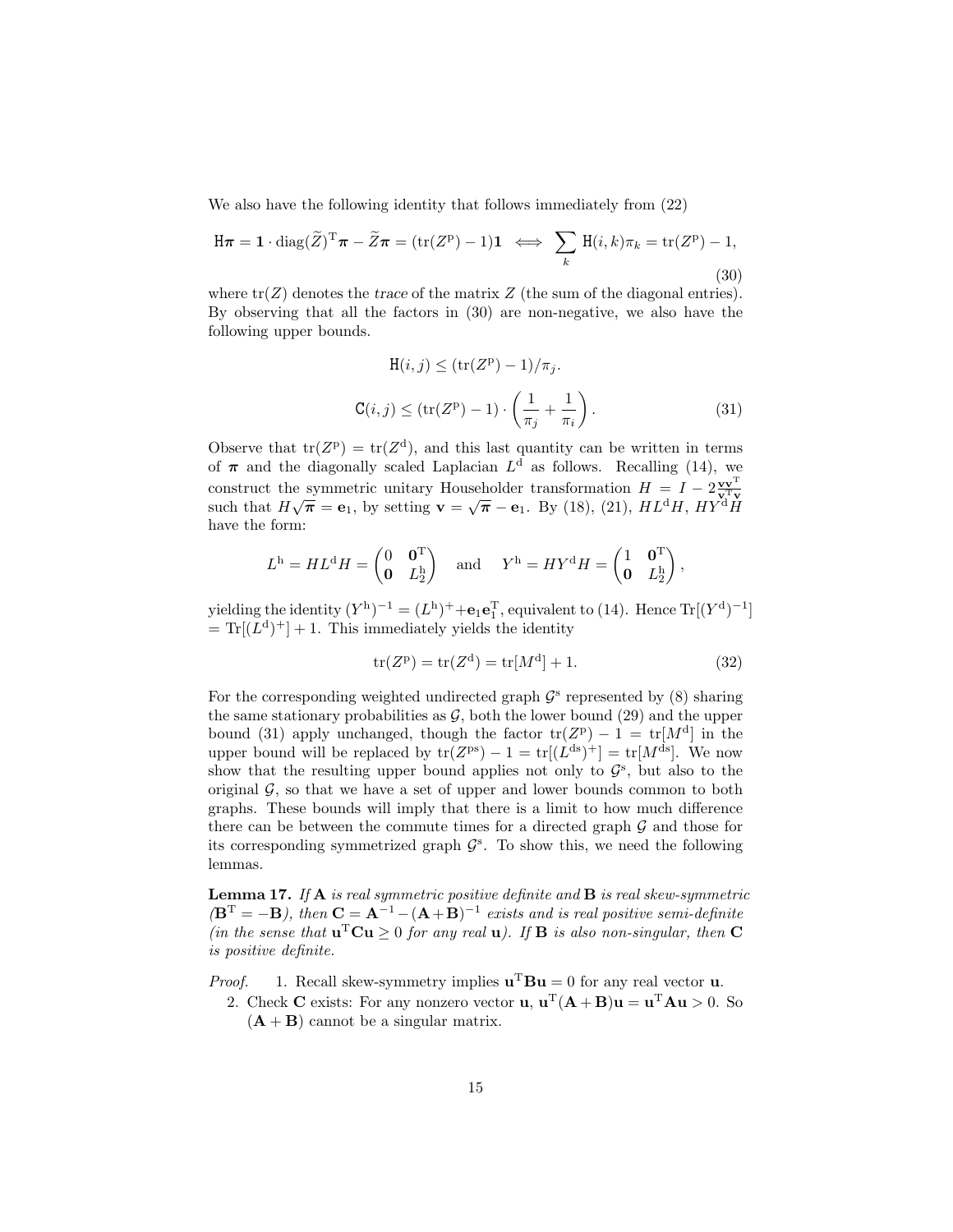3. For a non-zero vector **u**, set  $\mathbf{v} = (\mathbf{A} + \mathbf{B})^{-1}\mathbf{u}$ , and notice  $\mathbf{v}^{\mathrm{T}} = \mathbf{u}^{\mathrm{T}}(\mathbf{A} - \mathbf{B})^{-1}\mathbf{u}$ .  $\mathbf{B}$ )<sup>-1</sup> due to the skew-symmetry of **B**. Compute

$$
\mathbf{u}^{\mathrm{T}}(\mathbf{A} + \mathbf{B})^{-1}\mathbf{u} = \mathbf{v}^{\mathrm{T}}(\mathbf{A} - \mathbf{B})\mathbf{v} = \mathbf{v}^{\mathrm{T}}\mathbf{A}\mathbf{v}.
$$

4. Compute

$$
uTA-1u = vT(A - B)A-1(A + B)v
$$
  
= v<sup>T</sup>(A - B + B - BA<sup>-1</sup>B)v  
= v<sup>T</sup>Av - v<sup>T</sup>BA<sup>-1</sup>Bv.

5. Now  $-\mathbf{BA}^{-1}\mathbf{B} = \mathbf{B}^{\mathrm{T}}\mathbf{A}^{-1}\mathbf{B}$  is a symmetric positive semi-definite matrix (strictly definite if B non-singular). Hence we have, for any non-zero vector u,

$$
\mathbf{u}^{\mathrm{T}}\mathbf{C}\mathbf{u} = \mathbf{u}^{\mathrm{T}}\mathbf{A}^{-1}\mathbf{u} - \mathbf{u}^{\mathrm{T}}(\mathbf{A} + \mathbf{B})^{-1}\mathbf{u}
$$
  
= -\mathbf{v}^{\mathrm{T}}\mathbf{B}\mathbf{A}^{-1}\mathbf{B}\mathbf{v}  
\geq 0 (strictly > 0 if **B** is non-singular).

 $\Box$ 

**Lemma 18.** If Y is a real matrix and  $(Y + Y<sup>T</sup>)$  is positive definite, then  $tr(Y^{-1}) \le tr[((Y + Y^{T})/2)^{-1}].$ 

*Proof.* Let  $\mathbf{A} = (Y + Y^T)/2$ . This matrix is positive definite. Let  $\mathbf{B} = (Y - \mathbf{B})^T$  $(Y^T)/2$ . This matrix is real skew-symmetric. Let  $\mathbf{C} = \mathbf{A}^{-1} - Y^{-1} = \mathbf{A}^{-1} - (\mathbf{A} + \mathbf{A})^{-1}$ **B**)<sup>-1</sup>. Then **C** is positive definite and  $tr(\mathbf{A}^{-1}) - tr(Y^{-1}) = tr(\mathbf{C}) \ge 0$ .

**Lemma 19.** Let  $\mathcal G$  be a directed graph with probability transition matrix  $P$ and let  $\mathcal{G}^s$  be the corresponding weighted undirected graph with the associated matrices defined by  $(4)$ ,  $(6)$ , and Def. 9. Then

$$
\mathrm{tr}(Z^{\mathrm{d}})\leq\mathrm{tr}(Z^{\mathrm{ps}})=\mathrm{tr}[M^{\mathrm{ds}}]+1,\quad\text{and}\quad\mathsf{C}(i,j)<\mathsf{C}^{\mathrm{s}}(i,j).
$$

*Proof.* Since  $Y^d = \Pi^{-1/2} \widetilde{Y} \Pi^{-1/2} = \Pi^{-1/2} \widetilde{Z}^{-1} \Pi^{-1/2}$  (a nonsingular congruence transformation), it follows by Theorem 11 that its symmetric part,  $Y^{\text{ds}}$  =  $\frac{1}{2}(Y^d + (Y^d)^T)$ , is positive definite. Hence Lemma 18 applies guaranteeing that  $tr(Z^d) \leq tr(Z^{ds})$ . In addition, defining  $Y^s = (Z^s)^{-1} = \overline{L^s + \pi \pi^T} =$  $(L + L^T)/2 + \pi \pi^T$ , Lemma 18 guarantees that  $X = Z^s - \tilde{Z}$  is also positive semi-definite. Combining (23) with  $\mathbf{C}^{\mathbf{s}}(i, j) = z_{ii}^{\mathbf{s}} + z_{jj}^{\mathbf{s}} - z_{ij}^{\mathbf{s}} - z_{ji}^{\mathbf{s}}$  and Theorem 16 yields the fact that  $\partial \mathbf{C}(i, j) = \mathbf{C}^{\mathbf{s}}(i, j) - \mathbf{C}(i, j) = x_{ii} + x_{jj} - x_{ij} - x_{ji}$  is also a squared euclidean distance and hence non-negative.

**Theorem 20.** Let  $\mathcal{G}, \mathcal{G}^s, P, P^s, L^d, L^{ds}$  be defined as in Lemma 19. Then the respective expected hitting  $H, H^s$  and commute times  $C, C^s$  satisfy the following bounds

$$
\begin{array}{rcl}\n(a) \ \mathrm{H}(i,j) & \leq & \mathrm{tr}[M^{\mathrm{d}}]/\pi_j & \leq & \mathrm{tr}[M^{\mathrm{ds}}]/\pi_j; \\
(b) \ \mathrm{H}^{\mathrm{s}}(i,j) & \leq & \mathrm{tr}[M^{\mathrm{ds}}]/\pi_j;\n\end{array} \tag{33}
$$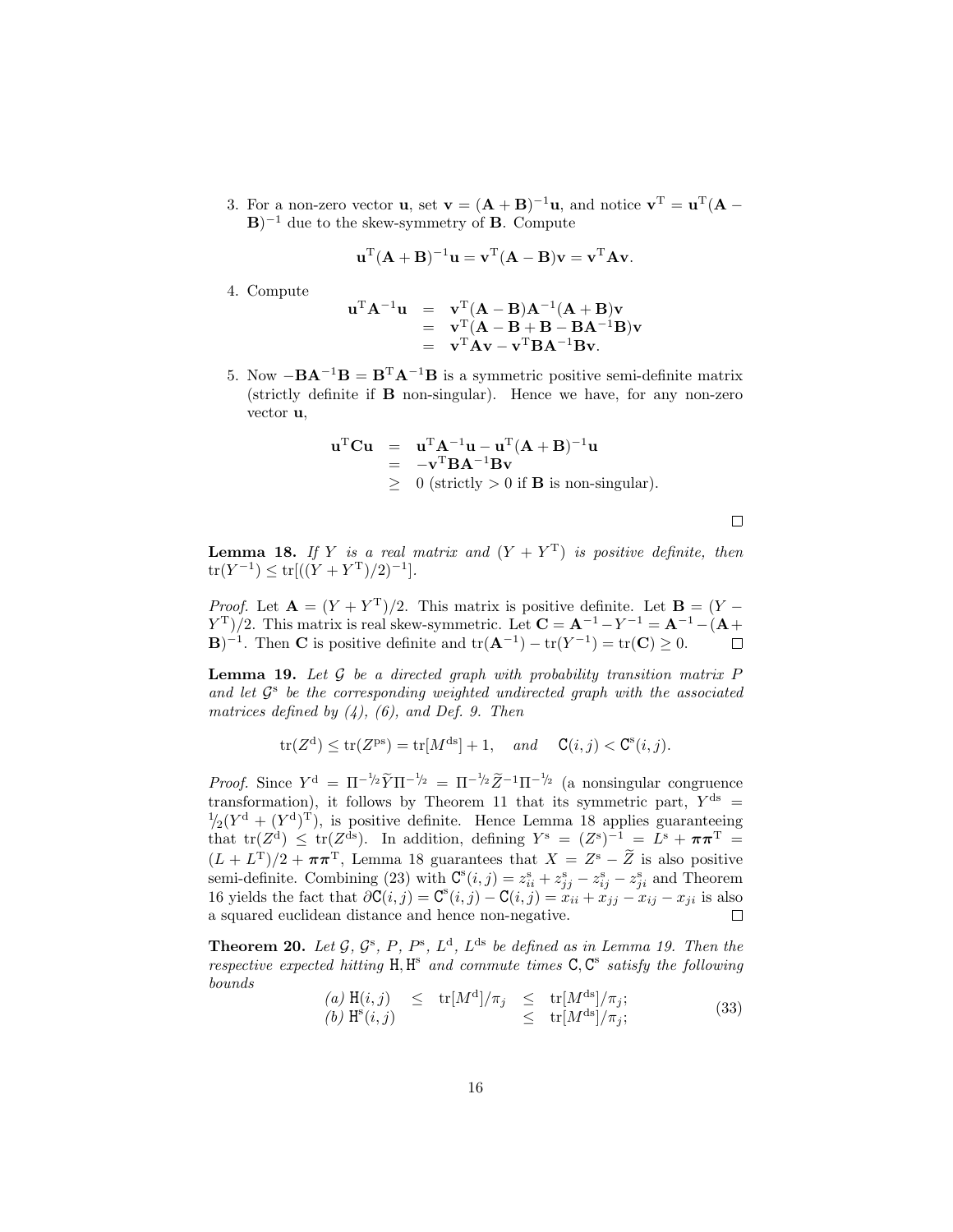(a) max 
$$
\left\{\frac{1}{\pi_i}, \frac{1}{\pi_j}\right\}
$$
  $\leq$  C(i, j)  $\leq$  tr $[M^d] \cdot \left(\frac{1}{\pi_j} + \frac{1}{\pi_i}\right) \leq$  tr $[M^{ds}] \cdot \left(\frac{1}{\pi_j} + \frac{1}{\pi_i}\right)$   
\n(b) max  $\left\{\frac{1}{\pi_i}, \frac{1}{\pi_j}\right\}$   $\leq$  C(i, j)  $\leq$  C<sup>s</sup>(i, j)  $\leq$  tr $[M^{ds}] \cdot \left(\frac{1}{\pi_j} + \frac{1}{\pi_i}\right)$ ; (34)

 $\Box$ 

Proof. Follows from the above discussion.

We remark that all the eigenvalues of  $L<sup>ds</sup>$  are real and positive (except for one zero eigenvalue) and are identical to the eigenvalues of  $L^{ps}$ , since these are the appropriately scaled Laplacians for an undirected graph. If we enumerate these eigenvalues in non-decreasing order,  $0 < \lambda_2 \leq \cdots \leq \lambda_n$ , then an upper bound for the factor tr[ $M^{ds}$ ] is tr[ $M^{ds}$ ]  $\leq (n-1)/\lambda_2$ . This theorem is one example in which quantities derived from an undirected graph, for which much theory is known, can be applied to bound a property for a strongly connected directed graph.

## 6. Estimating Centrality of Individual Nodes

As a possible application, we can get a measure of the centrality of a given vertex by adding the average lengths of all walks between any pair of vertices when those walks are restricted to passing through the given vertex, following similar analysis for undirected graphs [32]. If we compare this sum to the sum over all possible paths, we get an estimate on how much the restriction of passing through a given vertex  $q$  represents a detour in going from an arbitrary vertex *i* to another arbitrary vertex *j*. Since  $\sum_i m_{ij} = \sum_j m_{ij} = 0$  (16), equation (26) yields (for all paths)

$$
\sum_{ij} \mathbf{H}(i,j) = n \sum_{j} m_{jj} = n \cdot \text{Trace}(M). \tag{35}
$$

The expected length of a walk from  $i$  to  $j$  forced through node  $q$  is:

$$
H_q(i,j) = H(i,q) + H(q,j)
$$
  
\n
$$
= m_{qq} - m_{iq} + \sum_{\ell} (m_{i\ell} - m_{q\ell}) \pi_{\ell}
$$
  
\n
$$
+ m_{jj} - m_{qj} + \sum_{\ell} (m_{q\ell} - m_{j\ell}) \pi_{\ell}
$$
  
\n
$$
= m_{qq} + m_{jj} - m_{iq} - m_{qj} + \sum_{\ell} (m_{i\ell} - m_{j\ell}) \pi_{\ell}
$$
  
\n
$$
= H(i,j) + m_{qq} - m_{iq} - m_{qj}
$$
 (36)

Summing this up for all pairs of sources  $i$  and destinations  $j$  yields

$$
\sum_{ij} \mathcal{H}_q(i,j) = n \cdot \text{Trace}(M) + n^2 m_{qq} \tag{37}
$$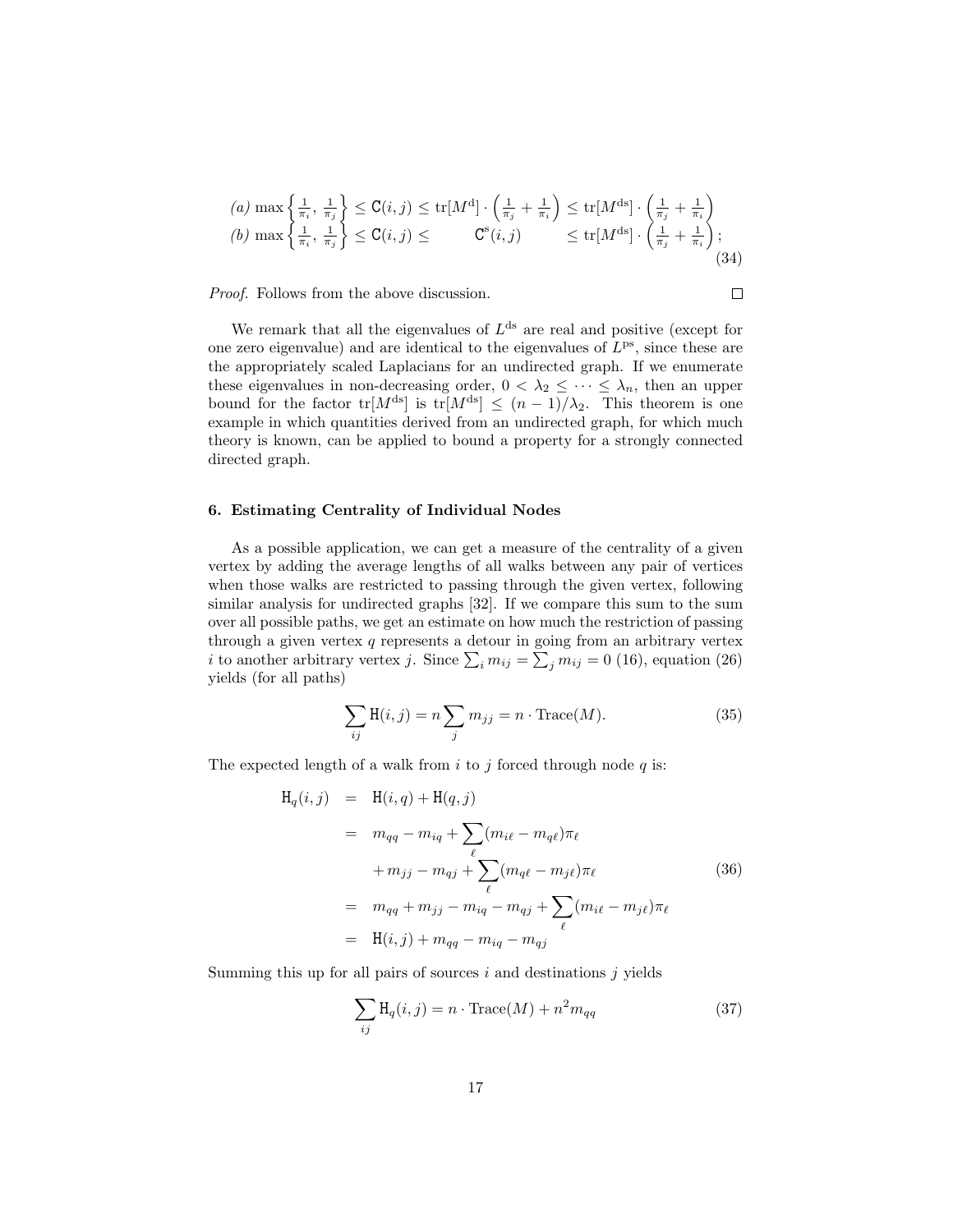

Figure 1: Simple unweighted directed graph  $G$  corresponding to (39) and its corresponding symmetrized weighted undirected graph  $\mathcal{G}^s$  derived using  $(8)$ ,  $(9)$ .

Hence the difference between (37) and (35), namely  $n^2 m_{qq}$ , represents the extra distance traveled between two vertices when forced to pass through vertex  $q$ , summed over all  $n^2$  pairs of source/destination vertices.

Similarly, one can compute the detour overhead through a node  $q$  using the commute time distances, yielding

$$
\sum_{ij} \mathcal{C}_q(i,j) = 2n \cdot \text{Trace}(M) + 2n^2 m_{qq} \tag{38}
$$

Hence diagonal entries of  $M = L^+$  are a relative measure of centrality for the individual nodes, in much the same way as for undirected graphs, as reported in e.g. [32].

# 7. Examples and Application Scenarios

#### 7.1. An Example

We illustrate some of the results in this work with the help of a simple example. The state transition matrices for the the simple network  $\mathcal G$  (shown in Fig. 1(a)) and for the corresponding weighted undirected graph  $\mathcal{G}^s$  (derived using  $(8)$  and shown in Fig.  $1(b)$  are

$$
P = P(\mathcal{G}) = P^s = P(\mathcal{G}^s) = P^s = P(\mathcal{G}^s) = P^s = P(\mathcal{G}^s) = P^s = P(\mathcal{G}^s) = P^s = P(\mathcal{G}^s) = P^s = P(\mathcal{G}^s) = P^s = P(\mathcal{G}^s) = P^s = P(\mathcal{G}^s) = P^s = P(\mathcal{G}^s) = P^s = P(\mathcal{G}^s) = P^s = P(\mathcal{G}^s) = P^s = P(\mathcal{G}^s) = P^s = P(\mathcal{G}^s) = P^s = P(\mathcal{G}^s) = P^s = P(\mathcal{G}^s) = P^s = P(\mathcal{G}^s) = P^s = P(\mathcal{G}^s) = P^s = P(\mathcal{G}^s) = P^s = P(\mathcal{G}^s) = P^s = P(\mathcal{G}^s) = P^s = P(\mathcal{G}^s) = P^s = P(\mathcal{G}^s) = P^s = P(\mathcal{G}^s) = P^s = P(\mathcal{G}^s) = P^s = P(\mathcal{G}^s) = P^s = P(\mathcal{G}^s) = P^s = P(\mathcal{G}^s) = P^s = P(\mathcal{G}^s) = P^s = P(\mathcal{G}^s) = P^s = P(\mathcal{G}^s) = P^s = P(\mathcal{G}^s) = P^s = P(\mathcal{G}^s) = P^s = P(\mathcal{G}^s) = P^s = P(\mathcal{G}^s) = P^s = P(\mathcal{G}^s) = P^s = P(\mathcal{G}^s) = P^s = P(\mathcal{G}^s) = P^s = P(\mathcal{G}^s) = P^s = P(\mathcal{G}^s) = P^s = P(\mathcal{G}^s) = P^s = P(\mathcal{G}^s) = P^s = P(\mathcal{G}^s) = P^s = P(\mathcal{G}^s) = P^s = P(\mathcal{G}^s) = P^s = P(\mathcal{G}^s) = P^s = P(\mathcal{G}^s) = P^s = P(\mathcal{G}^s) = P^s = P(\mathcal{G}^s) = P^s = P(\mathcal{G}^s) = P^s = P(\mathcal{G}^s)
$$

The vector of stationary probabilities shared by both  $\mathcal G$  and  $\mathcal G^s$  is

$$
\boldsymbol{\pi} = (0.2, 0.2, 0.1, 0.1, 0.2, 0.2)^{\mathrm{T}}.
$$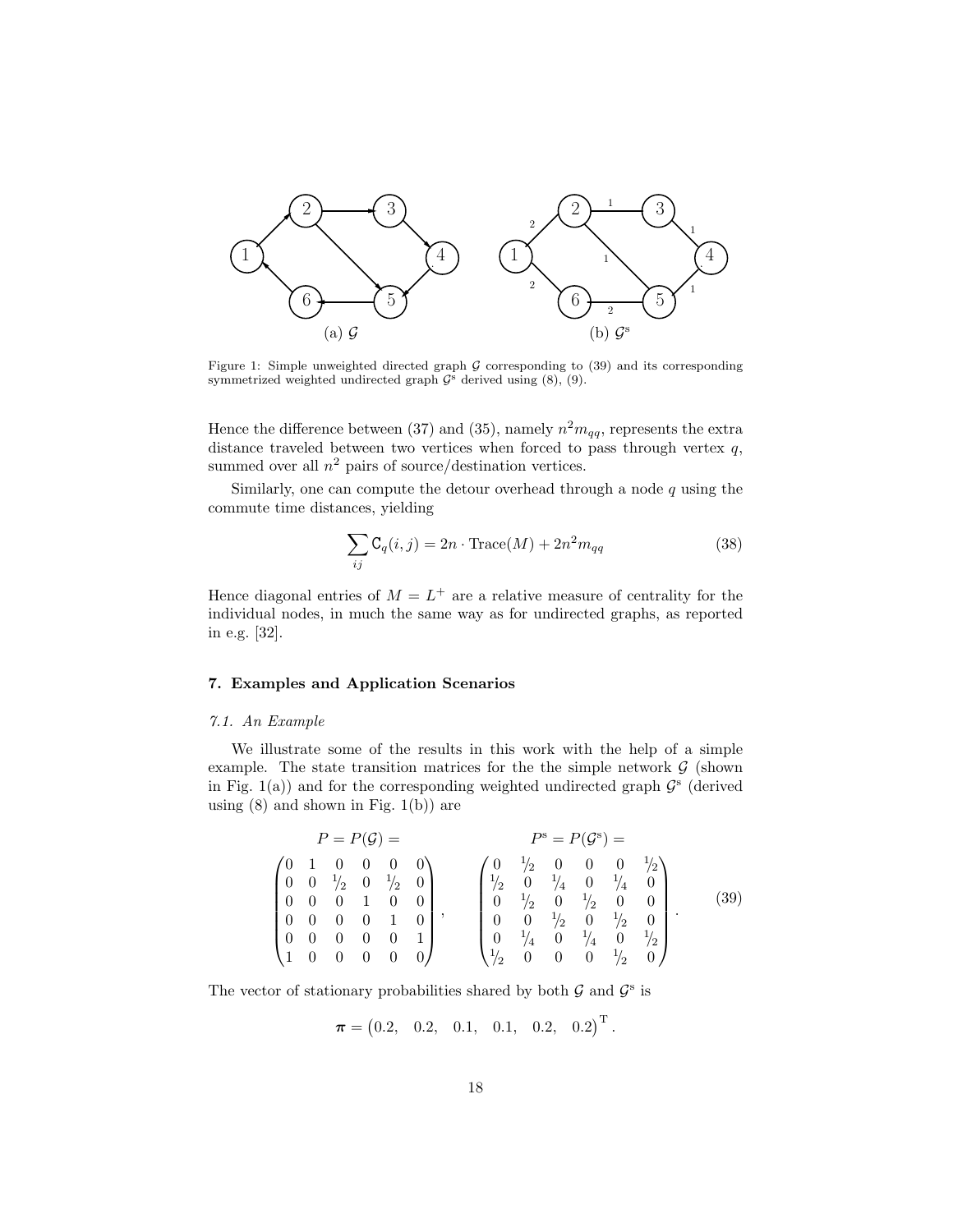The pseudo-inverses of the Laplacians for these graphs are

| $M = L^+$ for $\mathcal G$ (Fig. 1a)                                                     | $M^s = (L^s)^+$ for $\mathcal{G}^s$ (Fig. 1b)                                             |  |  |  |  |  |
|------------------------------------------------------------------------------------------|-------------------------------------------------------------------------------------------|--|--|--|--|--|
| $\begin{pmatrix} 9 & 6 & 0 & -6 & -3 & -6 \end{pmatrix}$                                 | $\begin{pmatrix} 19 & 3 & -11 & -13 & -3 & 5 \end{pmatrix}$                               |  |  |  |  |  |
| $\begin{bmatrix} -6 & 9 & 3 & -3 & 0 & -3 \\ -9 & -12 & 18 & 12 & -3 & -6 \end{bmatrix}$ | $\begin{bmatrix} 3 & 15 & -3 & -9 & -3 & -3 \end{bmatrix}$                                |  |  |  |  |  |
| $18 \begin{bmatrix} -3 & -6 & -12 & 18 & 3 & 0 \end{bmatrix}$                            | $5 \begin{bmatrix} -11 & -3 & 31 & 5 & -9 & -13 \end{bmatrix}$                            |  |  |  |  |  |
| $\begin{bmatrix} 3 & 0 & -6 & -12 & 9 & 6 \end{bmatrix}$                                 | $18 \begin{array}{ l} -13 & -9 \\ 5 & 31 \\ -3 & -11 \end{array}$                         |  |  |  |  |  |
| $\begin{pmatrix} 6 & 3 & -3 & -9 & -6 & 9 \end{pmatrix}$                                 | $\begin{pmatrix} -3 & -3 & -9 & -3 & 15 & 3 \\ 5 & -3 & -13 & -11 & 3 & 19 \end{pmatrix}$ |  |  |  |  |  |

Following (37), we use the diagonal entry  $m_{qq}$  of the pseudo-inverse of the Laplacian as a measure of centrality. Recall, the lower the value of  $m_{qq}$ , the *more central* is the node  $q$ . For the original graph, nodes 1, 2, 5, 6 are tied as winners in their centrality scores, while in the symmetrized graph, nodes 2, 5 are considered more central compared to nodes 1, 6. We, therefore, see that the centrality ranks are not invariant under the symmetrization process even when the page rank, determined by the vector of stationary probabilities, is the same for both  $\mathcal G$  and  $\mathcal G^s$ .

The matrices of commute times for the two graphs are (rounded to the digits shown)

| C for $\mathcal{G}$ (Fig. 1a)         |                                            |                     |                      |            |      | C for $\mathcal{G}^s$ (Fig. 1b) |      |  |  |                    |                            |
|---------------------------------------|--------------------------------------------|---------------------|----------------------|------------|------|---------------------------------|------|--|--|--------------------|----------------------------|
|                                       | $(0\quad 5\quad 10\quad 10\quad 5\quad 5)$ |                     |                      |            |      |                                 |      |  |  |                    | 7.8 20.0 21.1 11.1 7.8     |
| $\begin{bmatrix} 5 & 0 \end{bmatrix}$ |                                            | - 10                | $10 \quad 5 \quad 5$ |            |      | 17.8                            |      |  |  |                    | $0$ 14.4 17.8 10.0 11.1    |
| 10   10                               |                                            | $0\quad 10\quad 10$ |                      |            |      |                                 |      |  |  |                    | 20.0 14.4 0 14.4 17.8 21.1 |
| $110 \quad 10$                        |                                            | 10 0 10             |                      |            |      | 21.1 17.8 14.4 0 14.4 20.0      |      |  |  |                    |                            |
| 1 5 5 10                              |                                            |                     | - 10                 | $0\quad 5$ |      | 111.1                           | 10.0 |  |  |                    | 17.8 14.4 0 7.8            |
|                                       | $\begin{pmatrix} 5 & 5 & 10 \end{pmatrix}$ |                     | 10                   |            | 5 0/ | $\sqrt{7.8}$                    |      |  |  | 11.1 21.1 20.0 7.8 |                            |

The lower bounds (29) are the same for both these graphs since they depend only on the stationary probabilities, which they share. In this particular case, the lower bounds happen to exactly match the commute times  $C$  for  $\mathcal{G}$ . Hence this example shows the lower bounds can be tight. The upper bounds (31) for  $\mathcal G$  are

| 0        | 29.0 | 43.5     | 43.5  | 29.0           | 29.0      |  |
|----------|------|----------|-------|----------------|-----------|--|
| 29.0     | 0    | 43.5     | 43.5  | 29.0           | 29.0      |  |
| 43.5     | 43.5 | 0        | 58.0  | 43.5           | 43.5      |  |
| 43.5     | 43.5 | 58.0     | 0     | 43.5           | 43.5<br>٠ |  |
| 29.0     | 29.0 | 43.5     | 43.5  | $\overline{0}$ | 29.0      |  |
| $29.0\,$ | 29.0 | 43.5     | 43.5  | 29.0           |           |  |
|          |      |          |       |                |           |  |
| 0        | 53.0 | 79.5     | 79.5  | 53.0           | 53.0      |  |
| 53.0     | 0    | 79.5     | 79.5  | 53.0           | 53.0      |  |
| 79.5     | 79.5 | $\theta$ | 106.0 | 79.5           | 79.5      |  |
| 79.5     | 79.5 | 106.0    | 0     | 79.5           | 79.5      |  |
| 53.0     | 53.0 | 79.5     | 79.5  | 0              | 53.0      |  |
| $53.0\,$ | 53.0 | 79.5     | 79.5  | 53.0           | 0         |  |

and for  $\mathcal{G}^s$  are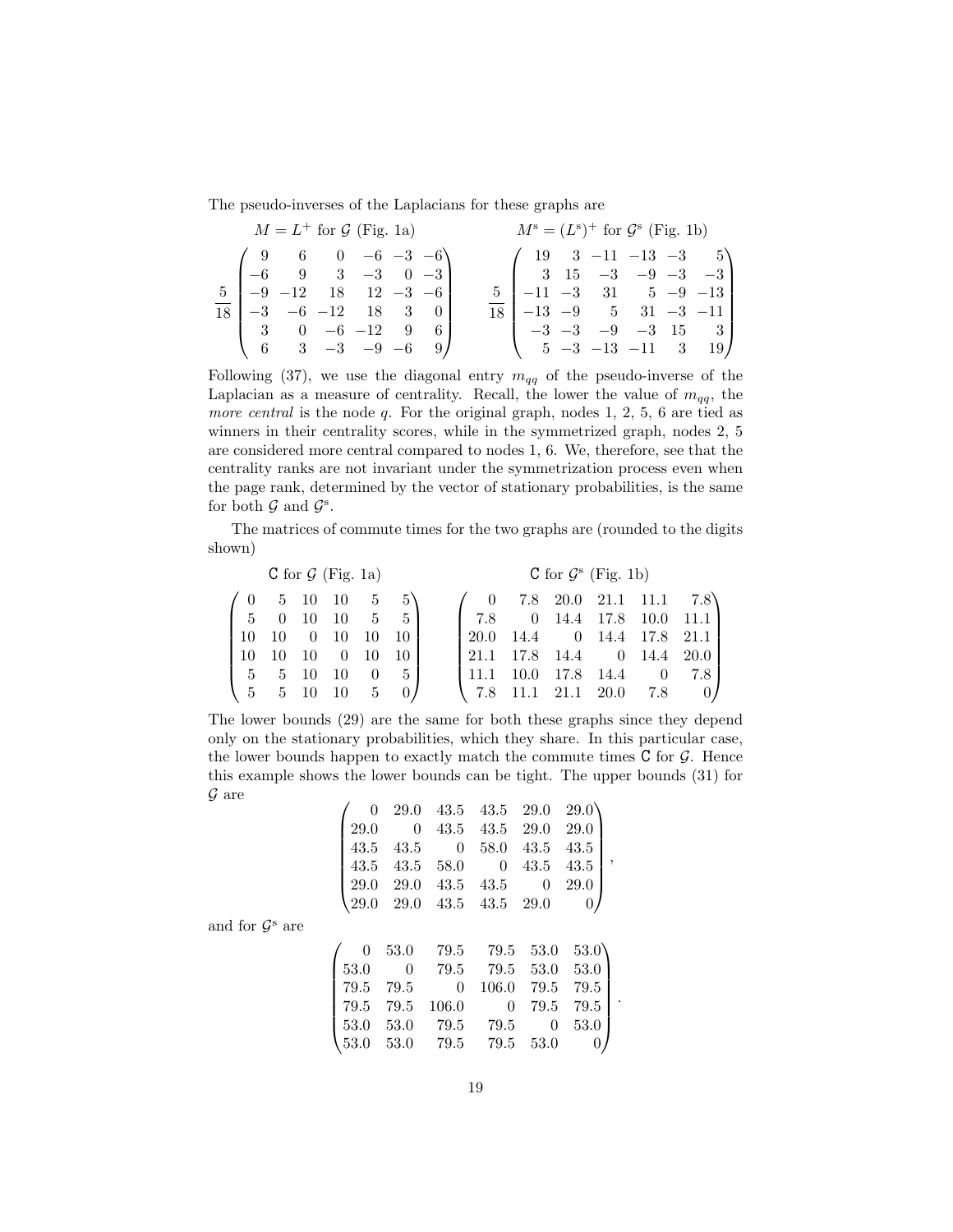

Figure 2: A high power broadcaster on a ring of low power stations with one high powered base station.

Considering that the upper bounds were derived from the summation in (30), it is clear that at least one term in that summation must satisfy  $H(i, j)\pi_i$  <  $(tr(Z<sup>d</sup>) – 1)/n$ , and hence the upper bounds cannot be tight.

## 7.2. Asymmetric Nature of Wireless Networks

We now use an example motivated by the domain of wireless networks to illustrate how certain graph quantities for the directed graph can be markedly different in the corresponding symmetrized graphs. Wireless networks is one domain where link asymmetry naturally demands modeling of networks as directed graphs. Traditionally, these have been modeled as undirected graphs [6] using various methods of symmetrization for the sake of simplicity. Recently Li & Zhang [24, 25] proposed to treat wireless networks with their asymmetric links as is while analyzing the average transmission delays and costs between pairs of nodes in the network. For simplicity, we assign an equal cost to every link in the topology while preserving the link asymmetry. We also confine ourselves to the case of stateless routing [6], akin to a random walk over the state space of the wireless devices in the topology, which is relevant to the current work and is applicable to wireless networks due to ease of implementation and maintenance.

Consider the topologies in figure 2 with a high power base station, node 1, that can transmit to all the other nodes in the topology through a broadcast. The other low power stations, nodes 2 through n, form a chain-like topology with links to their immediate neighbors. Only node  $n$ , henceforth called the terminal node, has a link to the broadcasting base station. It is therefore the egress point of the chain topology. In figure 2 (a), the links connecting the nodes 2 through  $n$  to their respective neighbors are symmetric/bi-directional while in 2 (b), each of the low power nodes has an asymmetric link to its neighbor in the clockwise direction. Of course, the connection between nodes 1 and  $n$  is bi-directional in both topologies.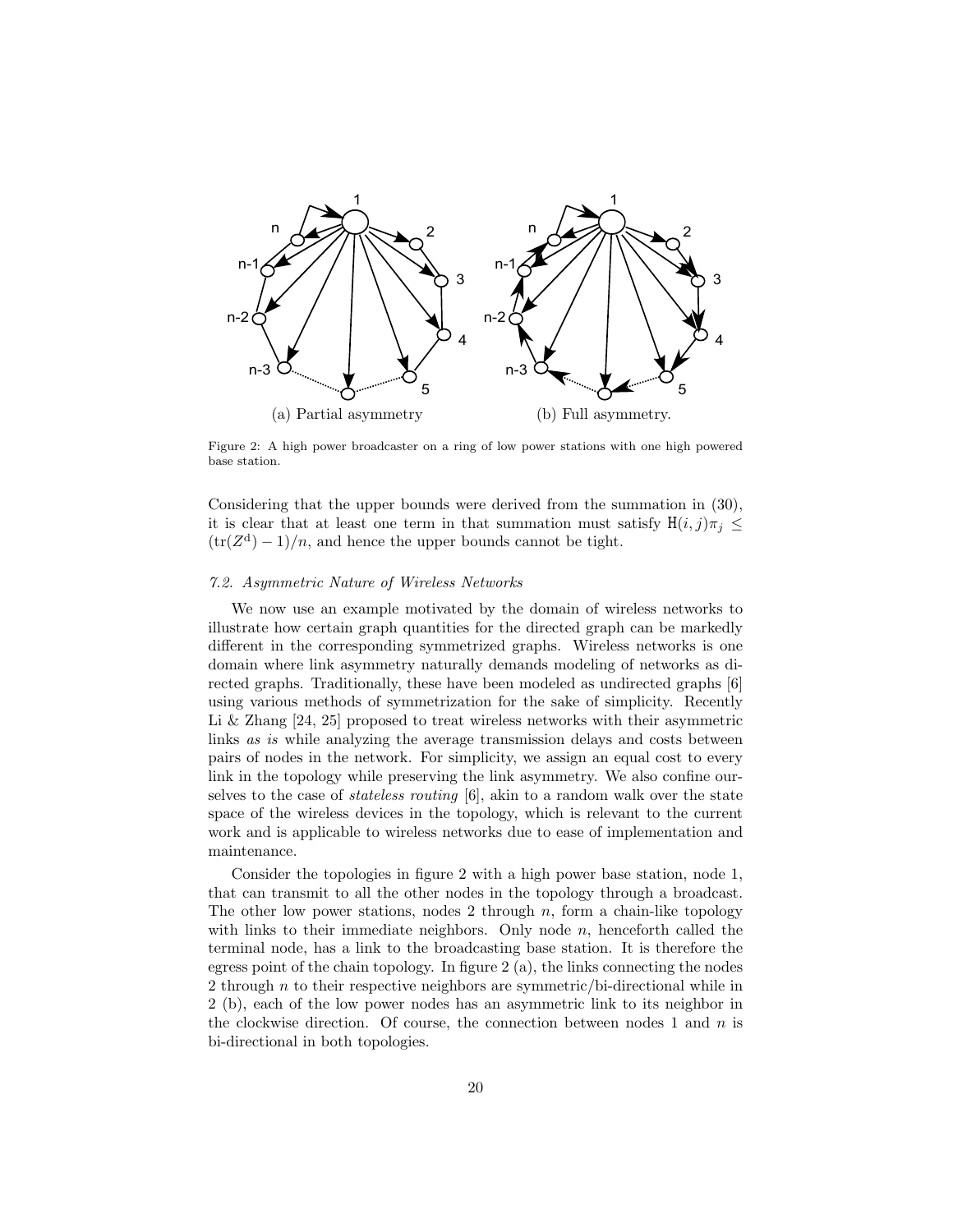

Figure 3: Ratio of Hitting times between nodes 2 and 3 for  $\mathcal{G}, \mathcal{G}^s$  and  $\mathcal{G}^v$  for figure 2(a).



Figure 4: Ratio of Hitting times between nodes  $n-1$  and n for  $\mathcal{G}, \mathcal{G}^s$  and  $\mathcal{G}^v$  for figure 2(b).

We study the hitting times between a pair of nodes in each of the two topologies to observe the effect of approximating a directed graph  $\mathcal G$  by its symmetrized counterparts  $\mathcal{G}^s$  or  $\mathcal{G}^v$ . The control parameter for the experiment is the number of nodes in the topology which we vary from  $n = 100$  to  $n = 1000$ in steps of 100.

For the topology in figure 2 (a), we analyze the hitting times between nodes 2 and 3. The numerical values of  $H(2, 3)$  and  $H(3, 2)$  have been provided in Table 1 for  $n = \{100, 500, 1000\}$ . While  $H(2, 3)$  is constant  $(\approx 1)$ ,  $H(3, 2)$  increases consistently with increasing values of  $n$  for the original digraph  $\mathcal{G}$ . This illustrates that the expected cost of communication from node 3 to node 2 rises linearly with the size of the ring. In figure 3, we plot the ratios  $H(3, 2)/H(2, 3)$  for the directed graph G,  $H^{s}(3, 2)/H^{s}(2, 3)$  the symmetrized graph  $G^{s}$  and  $H^{v}(3, 2)/H^{v}(2, 3)$ the naively symmetrized graph  $\mathcal{G}^{\mathbf{v}}$ . Notice that while the curve monotonically increases with the value of *n* for  $\mathcal{G}$  and  $\mathcal{G}^s$ , for  $\mathcal{G}^v$  it is almost a constant ( $\approx 2$ ).

Similarly, for the topology in figure 2 (b), we analyze the hitting times between nodes  $n-1$  and n, instead. The numerical values of  $H(n-1,n)$  and  $H(n, n - 1)$  have been provided in Table 2 for  $n = \{100, 500, 1000\}$ . Again,  $H(n-1,n)$  is constant  $(\approx 1)$  whereas  $H(n, n-1)$  increases consistently with increasing values of n. In figure 4, we plot the ratios  $H(n, n - 1)/H(n - 1, n)$  in the directed graph G,  $H^s(n, n-1)/H^s(n-1, n)$  the symmetrized graph G<sup>s</sup> and  $H^{v}(n, n - 1)/H^{v}(n - 1, n)$  the naively symmetrized graph  $\mathcal{G}^{v}$ . This time, the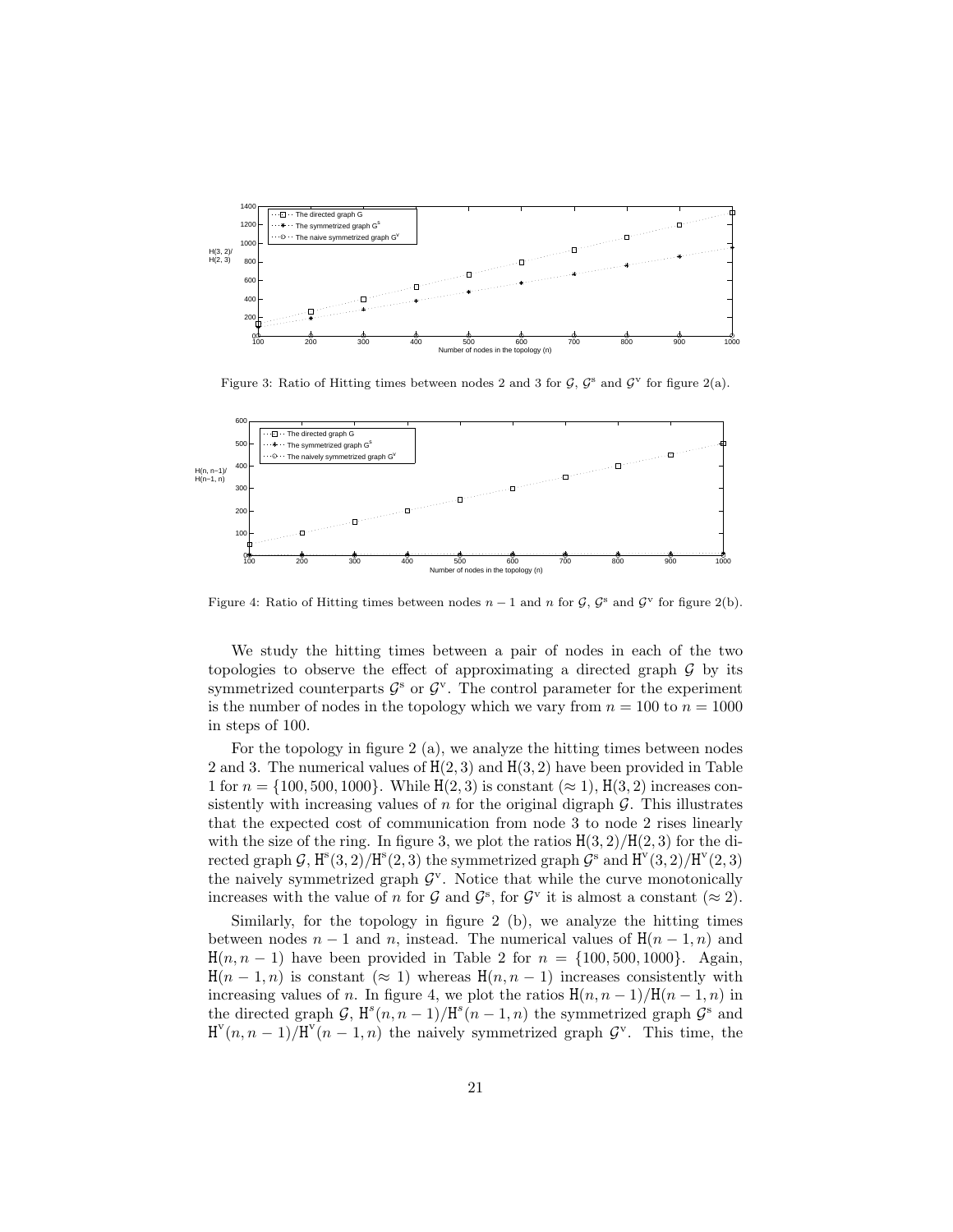Table 1:  $H(2,3)$  and  $H(3,2)$  for the directed graph G in figure 2 (a) and its symmetrized variants.

|                  |                  | Directed graph $\sigma$ |            | Symmetrized graph $\mathcal{G}^s$ | Naively symmetrized $gy$ |              |  |
|------------------|------------------|-------------------------|------------|-----------------------------------|--------------------------|--------------|--|
| $\boldsymbol{n}$ | H(3,2)<br>H(2,3) |                         | $H^s(2,3)$ | $H^{s}(3,2)$                      | $H^{V}(2,3)$             | $H^{V}(3,2)$ |  |
| 100              |                  | 130.6867                | 1.3868     | 130.3000                          | 73.5000                  | 148.5000     |  |
| 500              |                  | 664.0004                | 1.3963     | 663.6077                          | 373.5000                 | 748.5000     |  |
| $1000\,$         |                  | 1330.6686               | 1.3964     | 1330.2722                         | 748.5000                 | 1498.5000    |  |

Table 2:  $H(n-1, n)$  and  $H(n, n-1)$  for the directed graph G in figure 2 (b) and its symmetrized variants.

|                  |                           | Directed graph $\mathcal G$ |                              | Symmetrized graph $\mathcal{G}^s$ | Naively symmetrized $g^{\rm v}$ |              |  |
|------------------|---------------------------|-----------------------------|------------------------------|-----------------------------------|---------------------------------|--------------|--|
| $\boldsymbol{n}$ | $H(n, n-1)$<br>$H(n-1,n)$ |                             | $\text{H}^{\text{S}}(n-1,n)$ | $H^s(n,n-1)$                      | $H^V(n-1,n)$                    | $H^V(n,n-1)$ |  |
| 100              |                           | 50.5204                     | 23.8302                      | 70.3670                           | 94.1911                         | 114.8430     |  |
| 500              |                           | 250.5040                    | 60.3551                      | 421.7567                          | 471.8999                        | 581.7167     |  |
| 1000             |                           | 500.5020                    | 87.9956                      | 884.9298                          | 944.0358                        | 1165.30      |  |

curve for  $\mathcal G$  grows at a much faster rate with growing values of n than for either  $\mathcal{G}^s$  or  $\mathcal{G}^v$ .

From these observations, we see that the hitting times for a digraph and for any of its symmetrizations may differ markedly, apparently without bound.

## 8. Conclusion

In this work we studied an asymmetric Laplacian under two different scalings for strongly connected digraphs, the pseudo-inverse of which helps compute important graph properties much the same way as is done in the undirected case. In particular, we developed formulas for the average hitting and commute times which mimic the undirected case, and derived some upper and lower points for these quantities. We derived a specific symmetrization of the digraph which preserves the vertices, edge sets, and stationary probabilities, albeit with altered edge weights, allowing one to exploit the wealth of existing knowledge base for undirected graphs. Finally, we motivated the necessity for computing random walk based quantities directly on the asymmetric structure represented by a directed graph through a case study for a wireless network setup. Through it, we demonstrated how approximating a directed graph by a symmetrized version can lead to large discrepancies even when the resulting undirected graph shares the steady state stationary probabilities with the original directed graph.

# References

[1] N. Alon. Eigenvalues and expanders. Combinatorica, 6(2):83–96, 1986.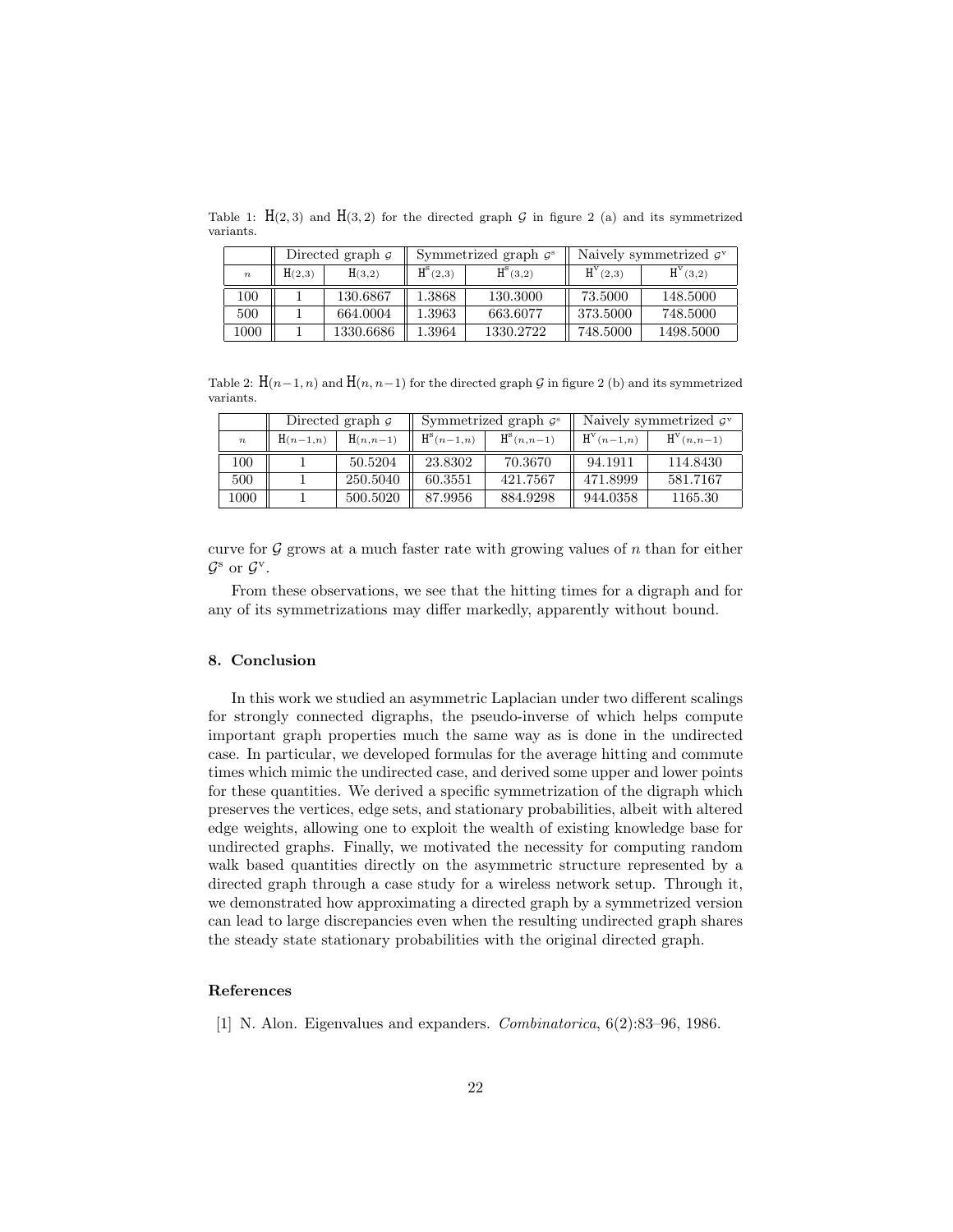- [2] C. Berg, J. Christiansen, and P. Ressel. Harmonic Analysis on Semigroups. Springer Verlag, 1984.
- [3] C. W. Borchardt. Über eine der Interpolation entsprechende Darstellung der Eliminations-Resultante. J. Reine Angew. Math., 57:111–121, 1860.
- [4] R. A. Brualdi and H. J. Ryser. Combinatorial Matrix Theory. Cambridge Univ. Press, 1991.
- [5] A. Chandra, P. Raghavan, W. Ruzzo, R. Smolensky, and P. Tiwari. The electrical resistance of a graph captures its commute and cover times. In Proc. of Annual ACM Symposium on Theory of Computing, pages 574–586, 1989.
- [6] C. K. Chau and P. Basu. Exact analysis of latency of stateless opportunistic forwarding. In The 28th IEEE Conference on Computer Communications (IEEE INFOCOM 2009), 2010.
- [7] P. Chebotarev and R. Agaev. Forest matrices around the laplacian matrix. Lin. Alg. and its Appl., 356(1-3):253–274, 2002.
- [8] F. Chung. Spectral Graph Theory. Am. Math. Soc., 1997.
- [9] F. Chung. Laplacians and the Cheeger inequality for directed graphs. Annals of Combinatorics, 9(1):1–19, 2005.
- [10] W. E. Donath and A. J. Hoffman. Lower bounds for the partitioning of graphs. IBM J. of Res. and Dev., 17:410–425, 1973.
- [11] P. Doyle and J. Snell. Random Walks and Electric Networks. The Math. Assoc. of Am., 1984. front.math.ucdavis.edu/math.PR/0001057.
- [12] M. Fiedler. A property of eigenvectors of nonnegative symmetric matrices and its applications to graph theory. Czechoslovak Math. J., 25(100):619– 633, 1975.
- [13] J. A. Fill and D. E. Fishkind. The Moore-Penrose generalized inverse for sums of matrices. *SIAM J. Matrix Anal.* &  $Appl., 21(2):629-635, 2000$ .
- [14] F. Fouss, A. Pirotte, R. J.M., and M. Saerens. Random-walk computation of similarities between nodes of a graph with application to collaborative recommendation. IEEE Transactions on Knowledge and Data Engineering, 19:355–369, 2007.
- [15] F. R. Gantmacher. Theory of Matrices, volume 2. Chelsea, New York, 1959.
- [16] D. Gleich. Hierarchical directed spectral graph paritioning. Stanford Class Project, 2006. http://www.stanford.edu/~dgleich/publications/ directed-spectral.pdf.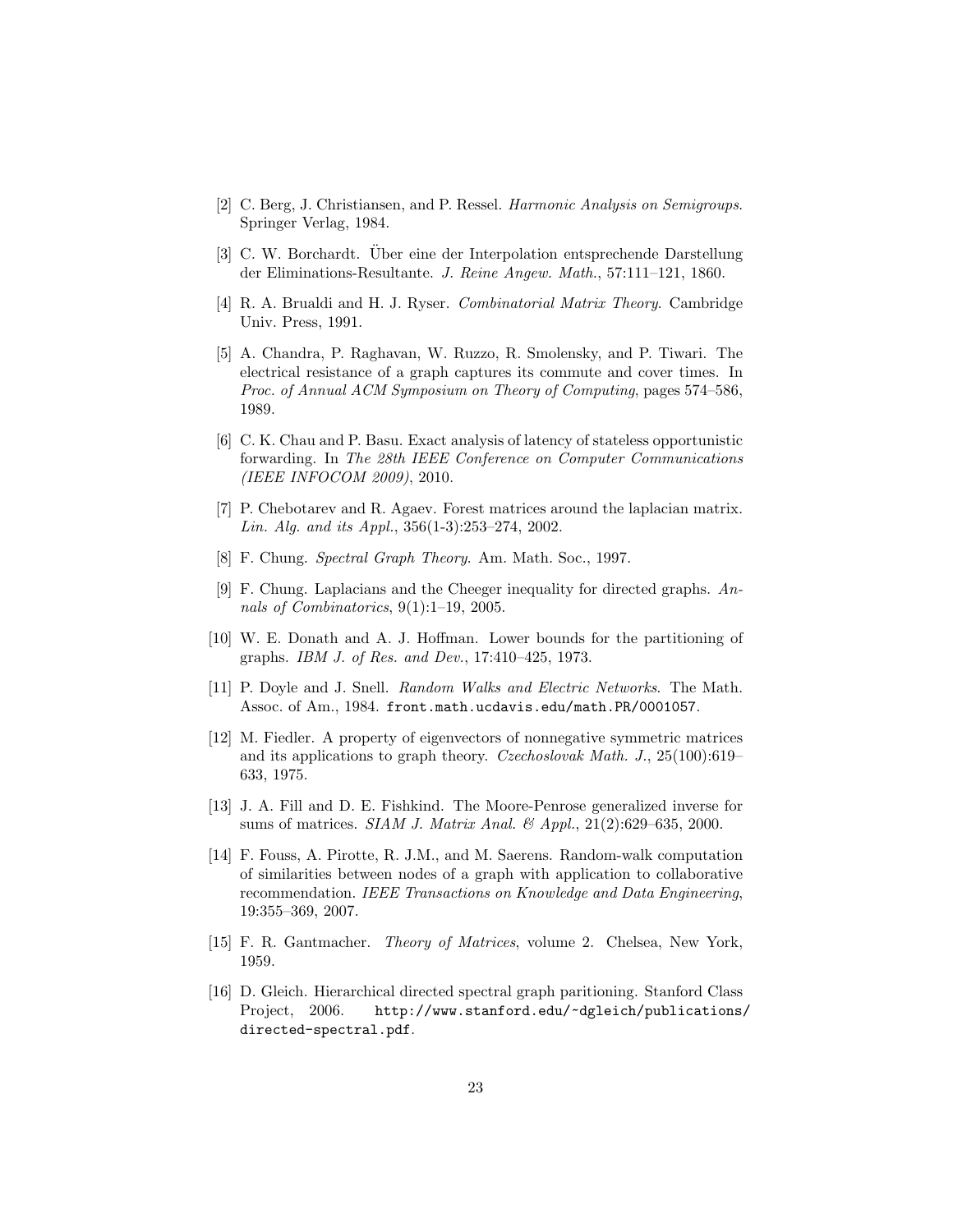- [17] F. Gobel and A. Jagers. Random walks on graphs. Stochastic Processes and Their Applications, 2:311–336, 1974.
- [18] G. H. Golub and C. F. Van Loan. Matrix Computations. Johns Hopkins Univ. Press, 3rd edition, 1996.
- [19] C. M. Grinstead and J. L. Snell. Introduction to Probability. American Mathematical Society, 2nd edition, 2006. www.dartmouth.edu/~chance/ teaching aids/books articles/probability book/book.html.
- [20] R. A. Horn and C. R. Johnson. Matrix Analysis. Cambridge University Press, Cambridge, 1985.
- [21] S. Karlin and H. M. Taylor. A First Course in Stochastic Processes. Academic Press, New York, second edition, 1975.
- [22] J. Kemeny and J. Snell. Finite Markov Chains. Springer-Verlag, 1976.
- [23] D. Klein and M. Randic. Resistance distance. J. Math. Chemistry, 12:81– 95, 1993.
- [24] Y. Li and Z.-L. Zhang. Random walks on digraphs: A theoretical framework for estimating transmission costs in wireless routing. In The 29th IEEE Conference on Computer Communications (IEEE INFOCOM 2010), March 2010.
- [25] Y. Li and Z.-L. Zhang. Random walks on digraphs, the generalized digraph laplacian and the degree of asymmetry. In 7th Workshop on Algorithms and Models for Webgraphs WAW'10, Dec 13-17 2010. (co-located with WINE'10), www.cs.umn.edu/~zhzhang/Papers/Yanhua-Li-WAW10.pdf.
- [26] C. Meyer. Generalized inversion of modified matrices. SIAM J. Appl. Math., 24:315–323, 1973.
- [27] B. Mohar. The Laplace spectrum of graphs. In Graph Theory, Combinatorics, and Applications, volume 2, pages 871–898. Wiley, 1991.
- [28] B. Mohar. Laplace eigenvalues of graphsa survey. Discrete Math., 109:171– 183, 1992.
- [29] B. Mohar. Some applications of Laplace eigenvalues of graphs. In Graph Symmetry: Algebraic Methods and Applications, volume NATO ASI Ser C 497, pages 225–275. Kluwer, 1997.
- [30] A. Nilli. On the second eigenvalue of a graph. Discrete Mathematics, 91(2):207–210, 1991.
- [31] J. Norris. Markov Chains. Cambridge Univ. Press, 1997.
- [32] G. Ranjan and Z.-L. Zhang. On random eccentricity in complex networks. Tech. Report, www-users.cs.umn.edu/~granjan, 2010.